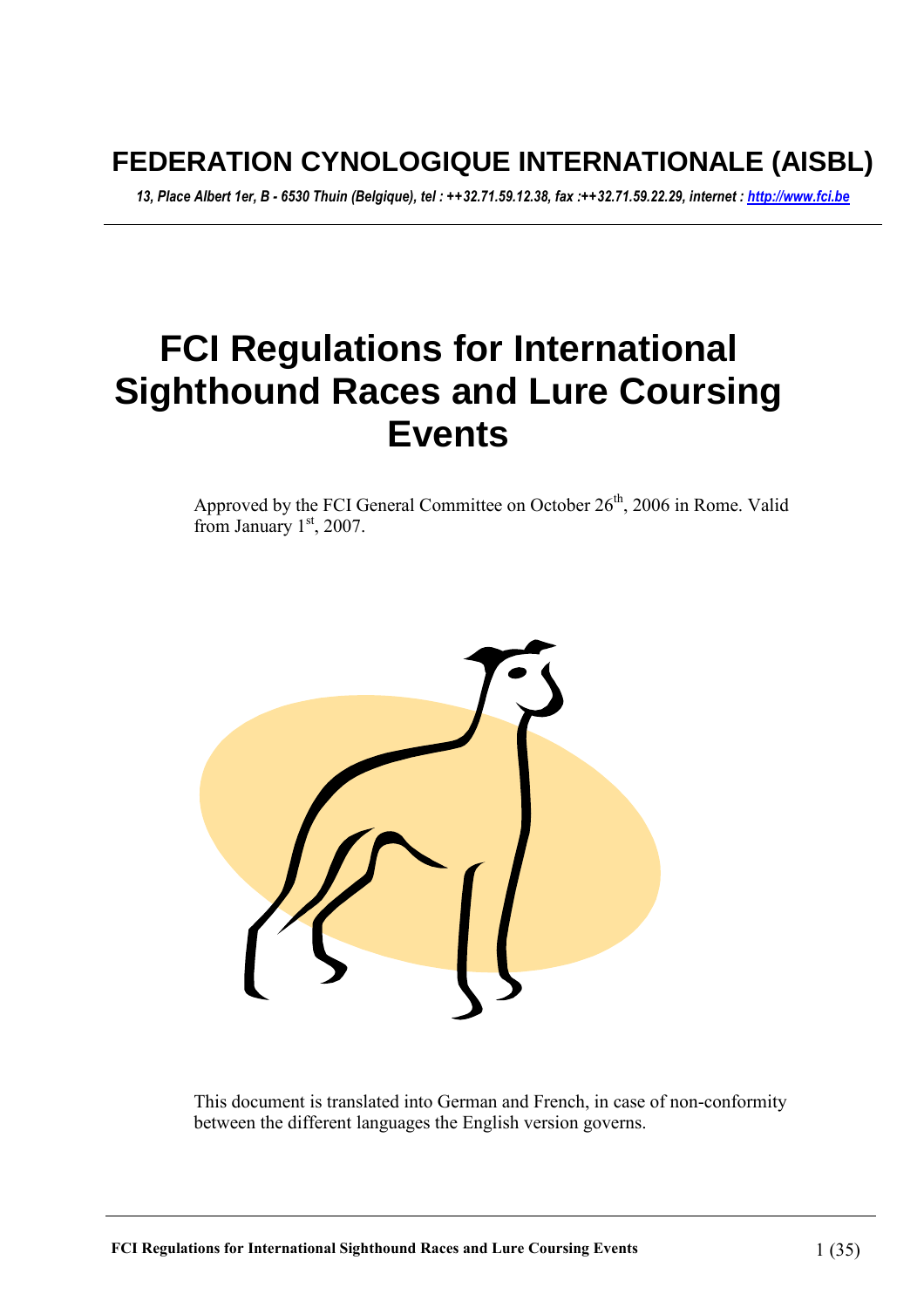# Table of contents

| 1.      |  |
|---------|--|
| 1.1     |  |
| 1.2     |  |
| 1.3     |  |
| 1.3.1   |  |
| 1.3.2   |  |
| 1.3.3   |  |
| 1.4     |  |
| 141     |  |
| 1.4.2   |  |
| 1.5     |  |
| 1.5.1   |  |
| 1.5.2   |  |
| 1.5.3   |  |
| 1.6     |  |
| 1.6.1   |  |
| 1.6.2   |  |
| 1.6.3   |  |
| 1.7     |  |
| 1.7.1   |  |
| 1.7.2   |  |
| 1.8     |  |
| 1.8.1   |  |
| 1.8.2   |  |
| 1.9     |  |
| 1.9.1   |  |
| 1.9.2   |  |
| 1.9.3   |  |
| 1.9.4   |  |
| 1.9.5   |  |
| 1.10    |  |
| 1.10.1  |  |
| 1.10.2  |  |
| 1.10.3  |  |
| 1.10.4  |  |
| 1.11    |  |
| 1.12    |  |
| 2.      |  |
| 2.1     |  |
| 2.2     |  |
| 2.2.1   |  |
| 2.2.2   |  |
| 2.2.2.1 |  |
| 2.2.2.2 |  |
| 2.2.3   |  |
|         |  |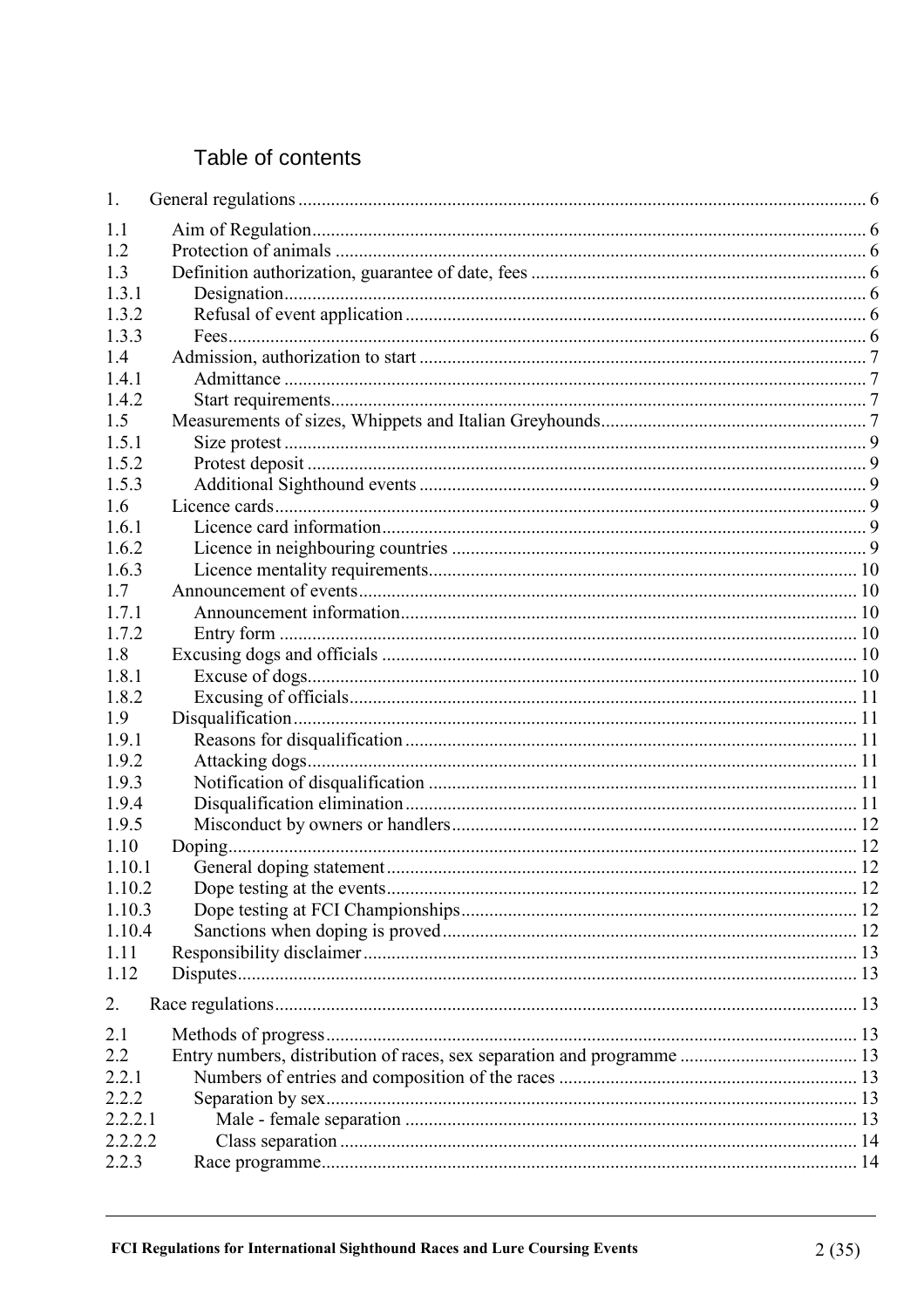| 2.3   |    |
|-------|----|
| 2.3.1 |    |
| 2.3.2 |    |
| 2.3.3 |    |
| 2.3.4 |    |
| 2.3.5 |    |
| 2.3.6 |    |
| 2.3.7 |    |
| 2.3.8 |    |
| 2.3.9 |    |
| 2.4   |    |
| 2.4.1 |    |
| 2.4.2 |    |
| 2.4.3 |    |
| 2.4.4 |    |
| 2.4.5 |    |
| 2.5   |    |
| 2.6   |    |
| 2.6.1 |    |
| 2.6.2 |    |
| 2.6.3 |    |
|       |    |
| 3.    |    |
| 3.1   |    |
| 3.1.1 |    |
| 3.1.2 |    |
| 3.1.3 |    |
| 3.1.4 |    |
| 3.1.5 |    |
| 3.1.6 |    |
| 3.1.7 |    |
| 3.2   |    |
| 3.2.1 |    |
| 3.2.2 | 20 |
| 3.2.3 |    |
| 3.3   |    |
| 3.4   |    |
| 3.5   |    |
| 3.5.1 |    |
| 3.5.2 |    |
| 3.6   |    |
| 3.7   |    |
| 3.7.1 |    |
| 3.7.2 |    |
| 3.7.3 |    |
| 3.7.4 |    |
| 3.7.5 |    |
| 3.8   |    |
|       |    |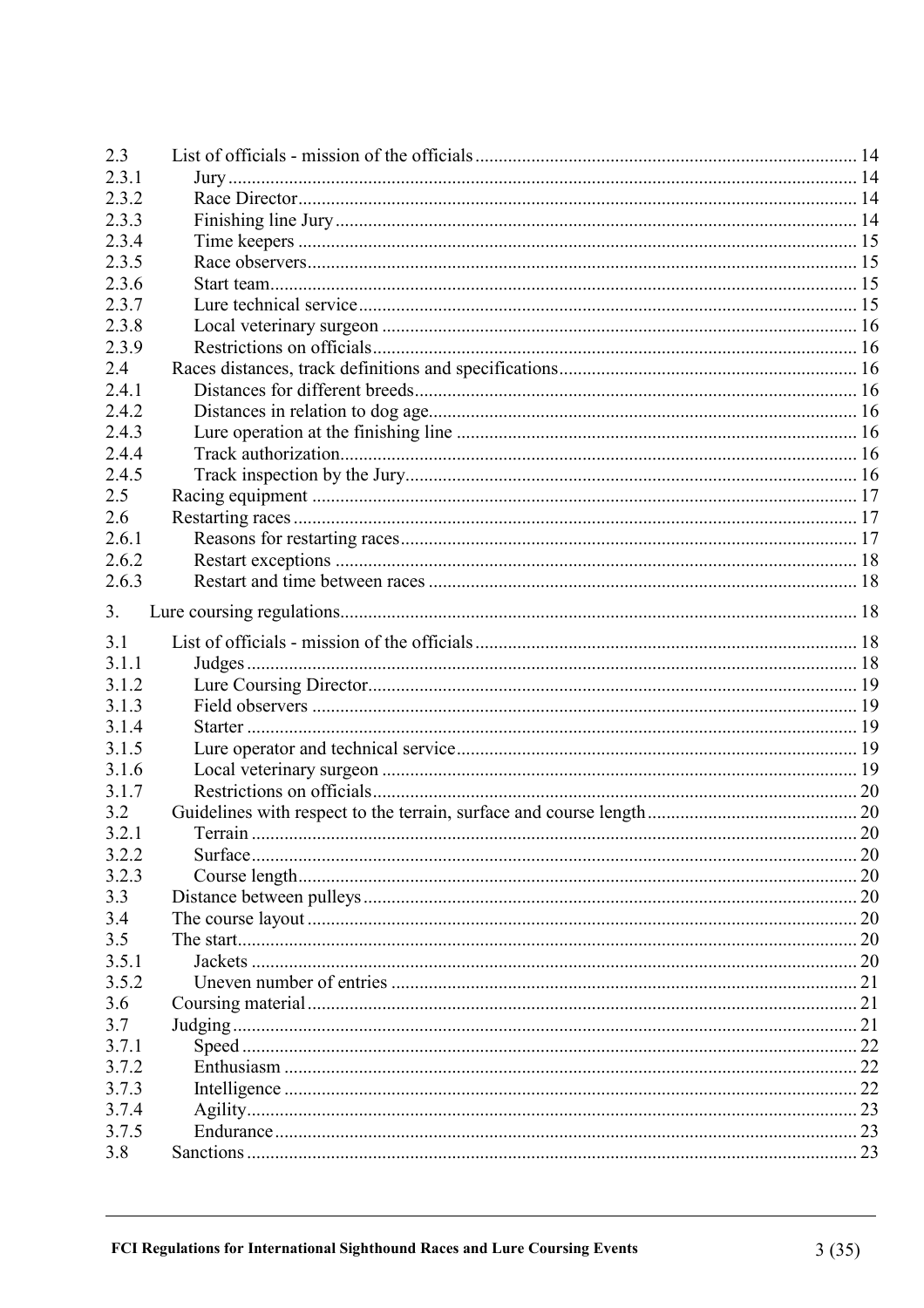| 3.8.1  |                                 |    |
|--------|---------------------------------|----|
| 3.8.2  |                                 |    |
| 3.8.3  |                                 |    |
| 4.     |                                 |    |
| 4.1    |                                 |    |
| 4.2    |                                 |    |
| 4.3    |                                 |    |
| 4.4    |                                 |    |
| 4.5    |                                 |    |
| 4.6    |                                 |    |
| 4.6.1  |                                 |    |
| 4.6.2  |                                 |    |
| 4.6.3  |                                 |    |
| 4.7    |                                 |    |
| 4.7.1  |                                 |    |
| 4.7.2  |                                 |    |
| 4.8    |                                 |    |
| 4.8.1  |                                 |    |
| 4.8.2  |                                 |    |
| 4.8.3  |                                 |    |
| 4.8.4  |                                 |    |
| 4.9    |                                 |    |
| 4.9.1  |                                 |    |
| 4.9.2  |                                 |    |
| 4.9.3  |                                 |    |
| 4.10   |                                 |    |
| 4.10.1 |                                 |    |
| 4.10.2 |                                 |    |
| 4.10.3 |                                 |    |
| 4.11   |                                 |    |
| 4.11.1 |                                 |    |
| 4.11.2 | Track length for lure coursing. | 27 |
| 4.12   |                                 |    |
| 4.12.1 |                                 |    |
| 4.12.2 |                                 |    |
| 4.12.3 |                                 |    |
| 4.13   |                                 |    |
| 4.14   |                                 |    |
| 4.15   |                                 |    |
| 4.15.1 |                                 |    |
| 4.15.2 |                                 |    |
| 4.15.3 |                                 |    |
| 4.15.4 |                                 |    |
| 4.15.5 |                                 |    |
| 4.15.6 |                                 |    |
| 4.15.7 |                                 |    |
| 5.     |                                 |    |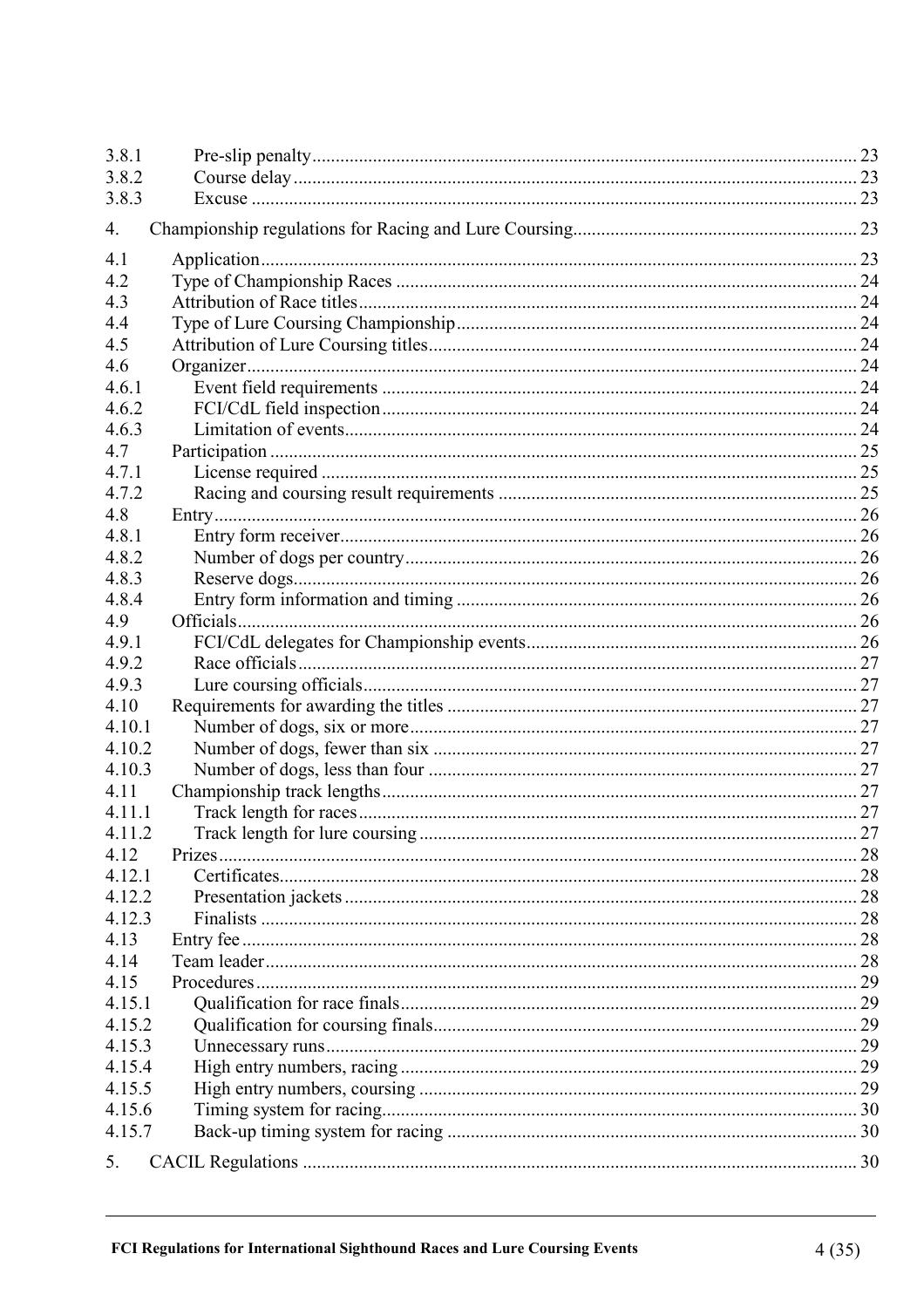| 5.1     |  |
|---------|--|
| 5.2     |  |
| 5.3     |  |
| 5.4     |  |
| 5.5     |  |
| 5.6     |  |
| 5.7     |  |
| 5.8     |  |
| 5.9     |  |
| 5.10    |  |
| 5.11    |  |
| 5.12    |  |
| 6.      |  |
|         |  |
| 7.      |  |
| 7.1     |  |
| 7.2     |  |
| 7.3     |  |
| 7.4     |  |
| 7.4.1   |  |
| 7.4.2   |  |
| 7.5     |  |
| 7.5.1   |  |
| 7.5.2   |  |
| 7.5.3   |  |
| 7.5.3.1 |  |
| 7.5.3.2 |  |
| 7.5.3.3 |  |
|         |  |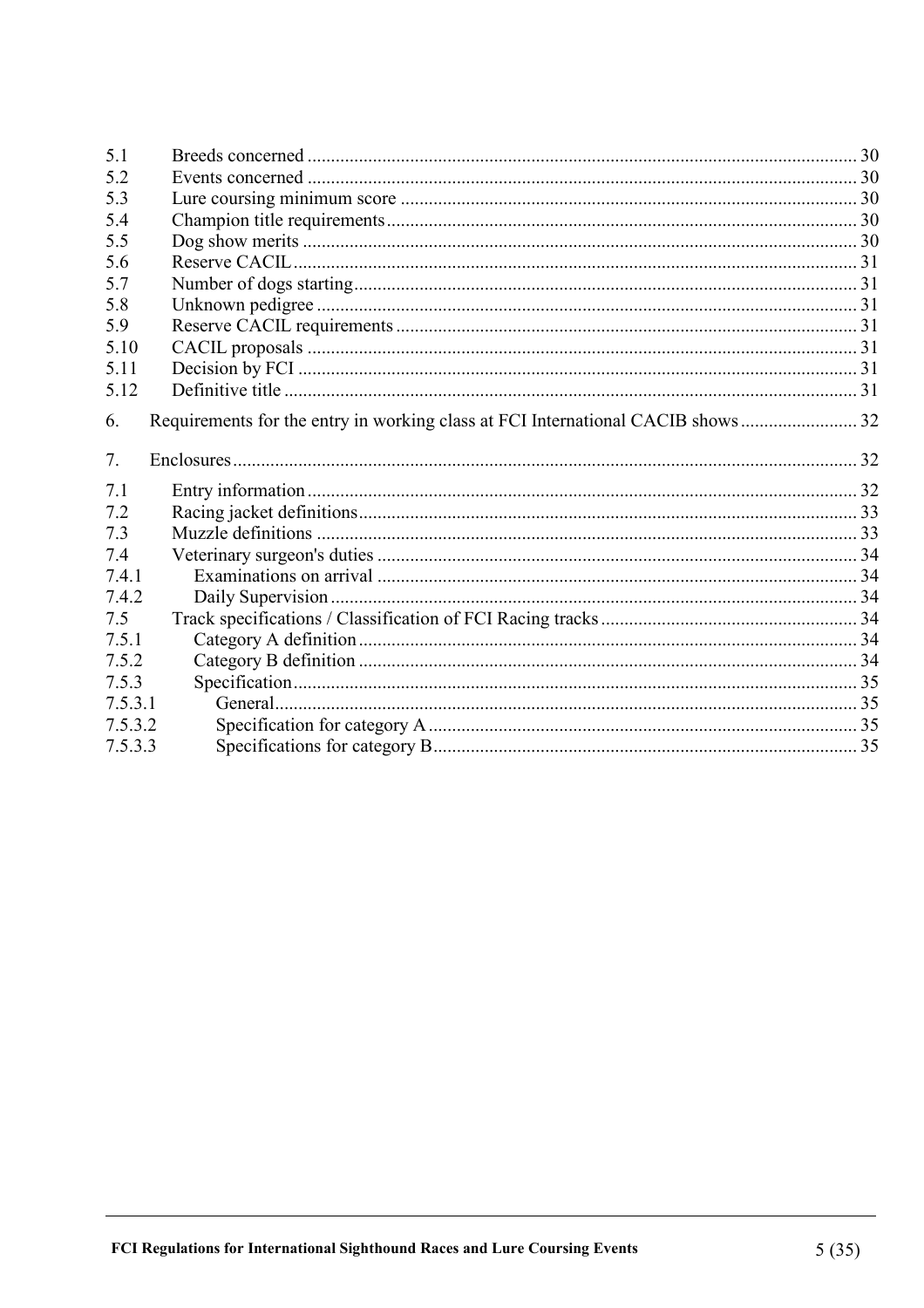# 1. General regulations

# 1.1 Aim of Regulation

This regulation aims to standardize the elements of Racing and Lure Coursing events governed by the FCI The compulsory requirements for all National Organizations are included, such as the admission, the publication and the progress

# 1.2 Protection of animals

The safety and health of the animals must always guide all officials and participants during racing and lure coursing events.

The notion of the animal's protection must always be observed. Consequently, the owner of a dog is always free to withdraw his dog from the racing or lure coursing event.

If the veterinary surgeon so requests, the officials must exclude a dog from continuing the race/course if the dog's health is endangered.

The use of a muzzle is compulsory for all breeds, except for Italian Greyhounds where the National Organization decides if the use is compulsory or not.

# 1.3 Definition authorization, guarantee of date, fees

#### 1.3.1 Designation

The designation "International Sighthound races" and the designation "International Sighthound Lure Coursing" may be used only for events, for whose date and place the National Organization has received an application and which have been authorized by the FCI/CdL.

#### 1.3.2 Refusal of event application

The application for an event may be refused by the FCI when:

- 1. The date has already been granted to another organization.
- 2. The date coincides with another important canine event.
- 3. The guarantee of an impeccable event is not given by the National Organization applying.

#### 1.3.3 Fees

The authorization of an event is subject to the payment of fees. The CdL fixes the amount, for the guarantee of a date, each year for the following year.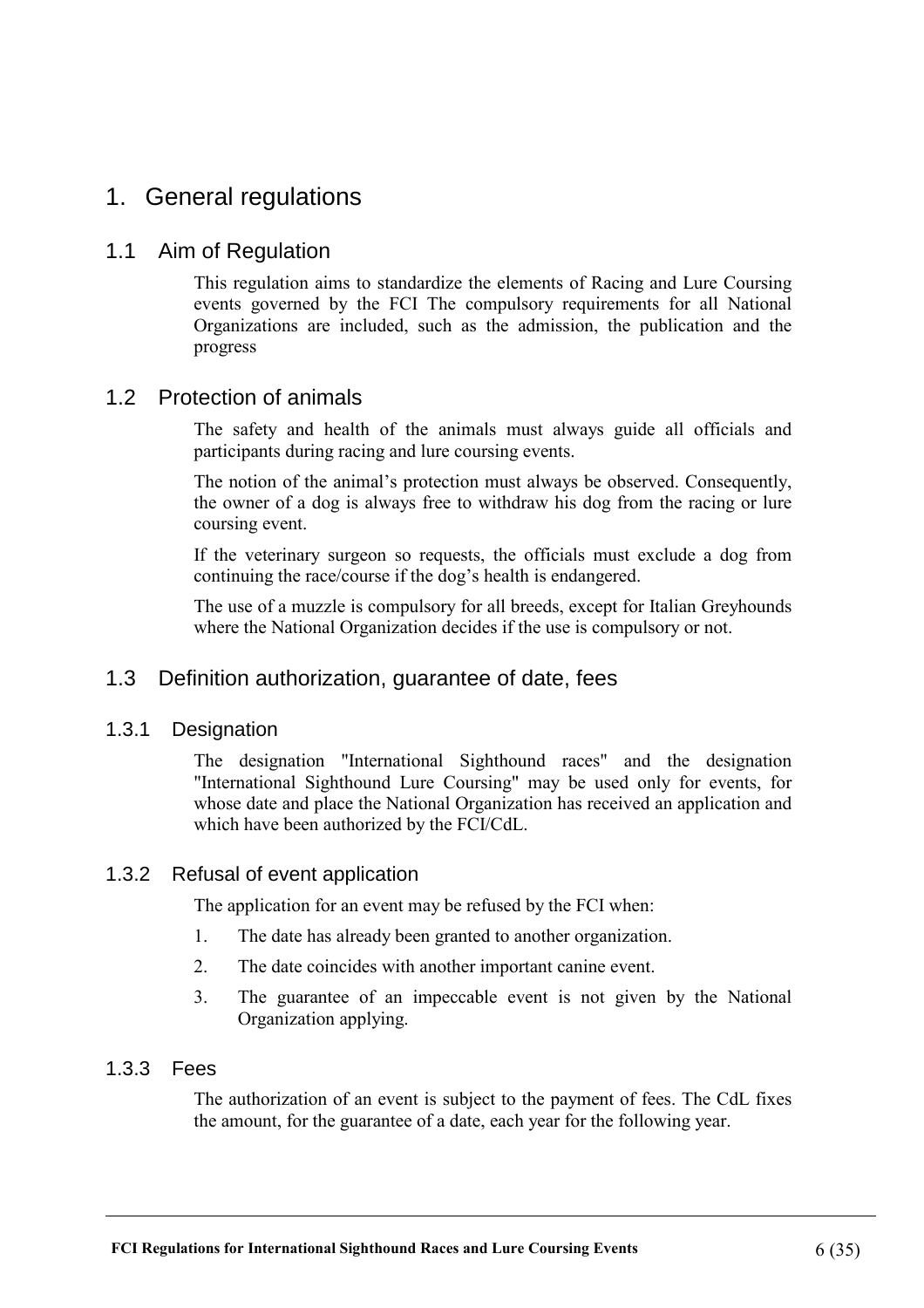# 1.4 Admission, authorization to start

### 1.4.1 Admittance

In principle, all Sighthounds breeds (group 10) are admitted.

Breeds from group 5 (limited to Pharao Hound, Cirneco, Podenco Ibicenco and Podenco Canario) have admittance to participate in international races and Championships, but can not be given the CACIL qualification.

#### 1.4.2 Start requirements

The following requirements are valid for the start authorizations for Sighthounds:

- 1. The dog must be registered in a studbook e.g. a register recognized by the **FCI**
- 2. The dog must have a valid licence.
- 3. Minimum age:
	- For Whippets and Italian Greyhounds: 15 months.
	- For all other breeds: 18 months.
- 4. Maximum age:
	- Until the end of the race/lure coursing season during which the 8th year is completed.
- 5. Entered under the name of the owner indicated on the licence card.
- 6. The owner must be a member of a National Organization, affiliated to the FCI
- 7. The appearance of the dog must not be artificially modified (for example, the natural coat must not be clipped).
- 8. The maximum height at the withers is for Whippets:
	- 51 cm for males
	- 48 cm for females
- 9. The maximum height at the withers is for Italian Greyhounds:
	- $\bullet$  38 cm

# 1.5 Measurements of sizes, Whippets and Italian Greyhounds

Whippets and Italian Greyhounds must be measured at the withers at an age of at least 12 months. When measured at any age younger than 24 months with a result higher than:

- 49 cm for a male Whippet
- 47 cm for a female Whippet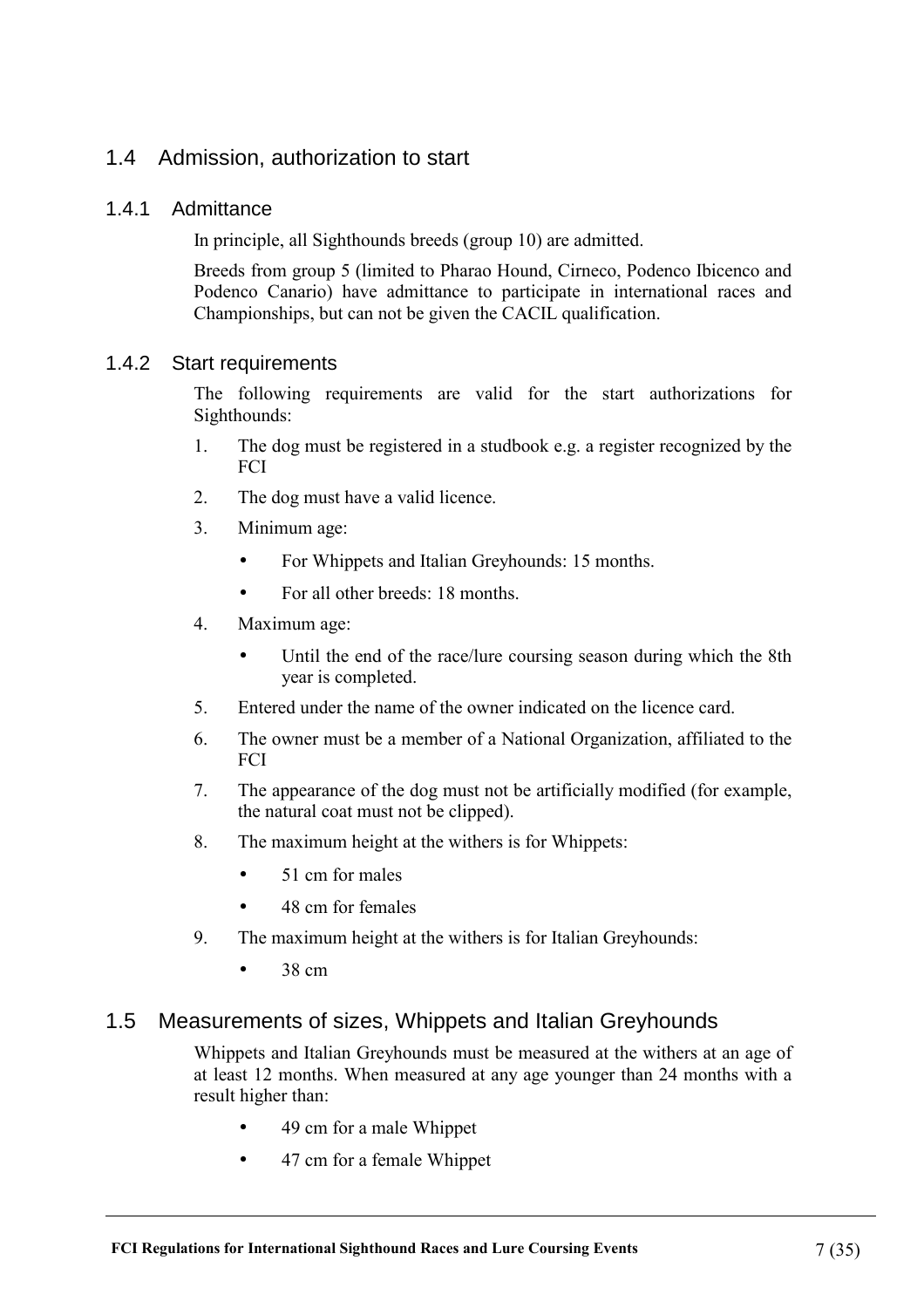#### • 37 cm for an Italian Greyhound

The dog must be re-measured before the beginning of the racing/lure coursing season which follows the completion of its second year of life. The result of this measurement must be noted in the licence card.

If the owner fails to present his dog for this second measurement, the licence becomes invalid and must be withdrawn by the National Organization responsible.

The measurements at the withers can be performed and confirmed only by an organization commissioned by the National Organizations, and only by qualified Judges in accordance with the following procedure:

- 1. The dog's age when measuring its height shall follow what is stated in paragraph 1.4.2 and 1.5 above.
- 2. The dog must be calm when it is measured. It must stand on a smooth and non-slip platform or sufficiently large table. The dog will show correct angulations of the legs and naturally raised head (throat approximately at the same level as the top of the withers).
- 3. Between each measurement the dog must be moved at least twice on the ground. It shall be handled by its owner or by any person appointed by the owner (handler). The Judge can correct the dog's position only if the owner/handler consents.
- 4. The measurement can be carried out when the dog stands correctly. The dog will be measured at the withers or at the spinal process of the vertebrae if it extends above the top of the shoulder blades. Should it be impossible to place the dog correctly, the measuring must be stopped and declared non-valid.
- 5. The measuring device is rigid and can be equipped with an electronic sensor. It shall have two legs to allow the measurement to be true and easy to read.
- 6. The organizing National Organization appoints the Judges responsible for the measurement and the Secretary for the report. The Judges and the Secretary cannot be the owner or the breeder of the dog.
- 7. The measurement team consists of two Judges and a Secretary for the report. The Judges measure alternatively. The Secretary supervises the measurements and writes down the results.
- 8. The dog shall be measured ten times. The most frequent measurement will be recorded on the dog's documents. In the case of a dog being well under the maximum size allowed, if the team reaches a unanimous decision, it can stop the measuring after the fourth measurement and record the results on the dog's papers. If after 10 measurements, 5 results over and 5 results under the maximum size allowed are obtained, then an 11th measurement must be made and recorded as the final and correct size.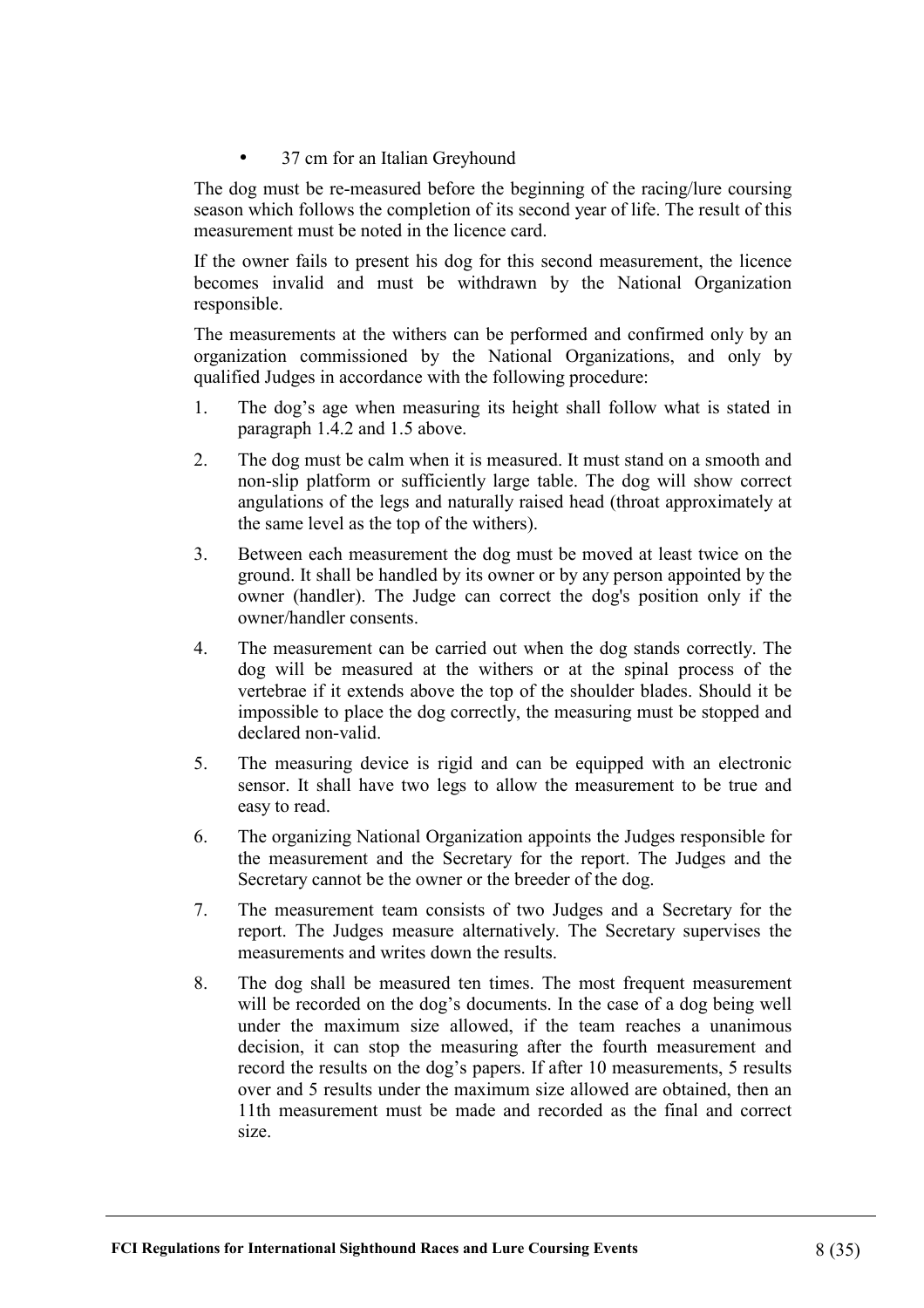9. Only a person who is authorized by the appropriate National Organization or sub organization associated with National Organization can record the final result on the dog's papers (licence card). The National Organization must be an FCI member.

#### 1.5.1 Size protest

If a National Organization files a protest, regarding the size of a Whippet or an Italian Greyhound, to the FCI an additional measurements must be carried out. The measurement takes place in the **country where** the owner **has his legal residence** and will be conducted by a CdL delegate from another country appointed by the President of the CdL. The CdL delegate must measure according to the procedure described under paragraph 1.5.

#### 1.5.2 Protest deposit

The protesting National Organization must pay  $\epsilon$  500 to the secretary of CdL for the protest. If the protest is upheld the amount is paid back and the National Organization of the owner of the dog being challenged has to pay the protest fee.

#### 1.5.3 Additional Sighthound events

For dogs exceeding the size stated under 1.4.2, a solution must be found at National Organization level to permit these dogs to participate in Sighthound events.

#### 1.6 Licence cards

#### 1.6.1 Licence card information

The National Organization of the **country in which the owner has his legal residence** must establish the licence card. It must give the following information:

Breed, sex, dog's name, Stud Book number, date of birth and as far as possible tattooing number or chip number, name and correct address of the owner.

For Whippets and Italian Greyhounds, certified attestation of the height at the withers.

#### 1.6.2 Licence in neighbouring countries

If there is no racing track or lure coursing activity in a country recognized by the FCI the preliminary requirements for obtaining a licence may be accomplished in a neighbouring country. The dogs concerned must obtain their licences from the responsible National Organization.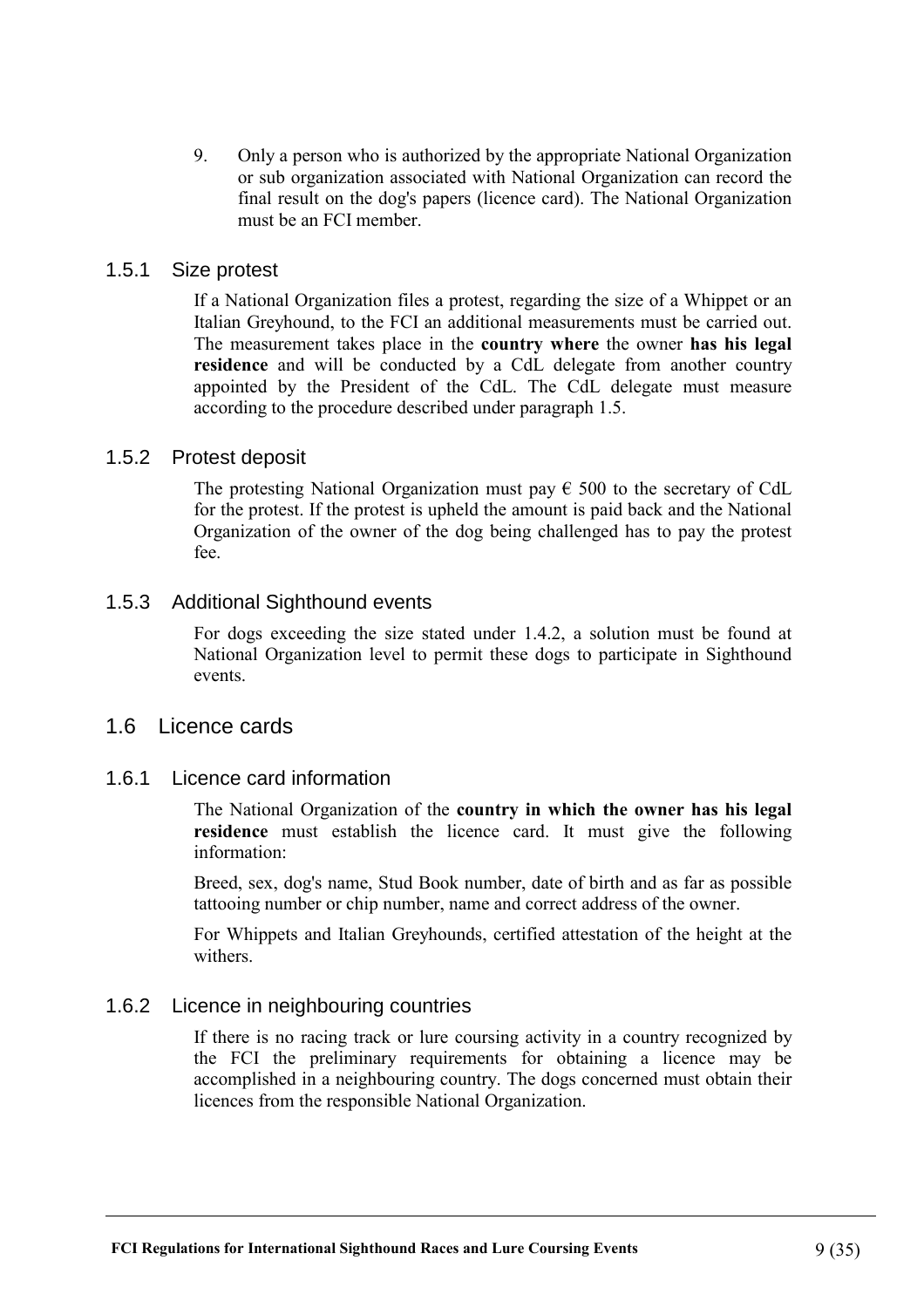### 1.6.3 Licence mentality requirements

A valid licence card for International Sighthound races or coursings can only be issued when it is proved that the dog does not attack other dogs and chases the lure together with them.

### 1.7 Announcement of events

#### 1.7.1 Announcement information

The following information must be announced:

- 1. Organizer, place, date, event starting time and starting time for the presentation of the dogs.
- 2. The name of the Race Director or Lure Coursing Director.
- 3. Entry fees.
- 4. Type of competition.
- 5. Prizes to be given, as well as the time scheduled for the prize-giving ceremony.
- 6. Entry closing date.
- 7. Responsibility disclaimer according to paragraph 1.11.
- 8. Information about Muzzle rules for Italian Greyhounds
- 9. Doping rules (in additional for races p 10 12)
- 10. Information about the racing track (length, shape, radius of curves, nature of the ground, type of lure technique).
- 11. System of timekeeping.
- 12. Description about the method of progress, as indicated in paragraph 2.1.

#### 1.7.2 Entry form

An entry form must be attached to the announcement. This must correspond to the model in enclosure 7.1.

#### 1.8 Excusing dogs and officials

#### 1.8.1 Excuse of dogs

Information about any dog for which there is a problem preventing it from participating must be given to the event management before the beginning of the event. In all cases, the entry fees have to be paid.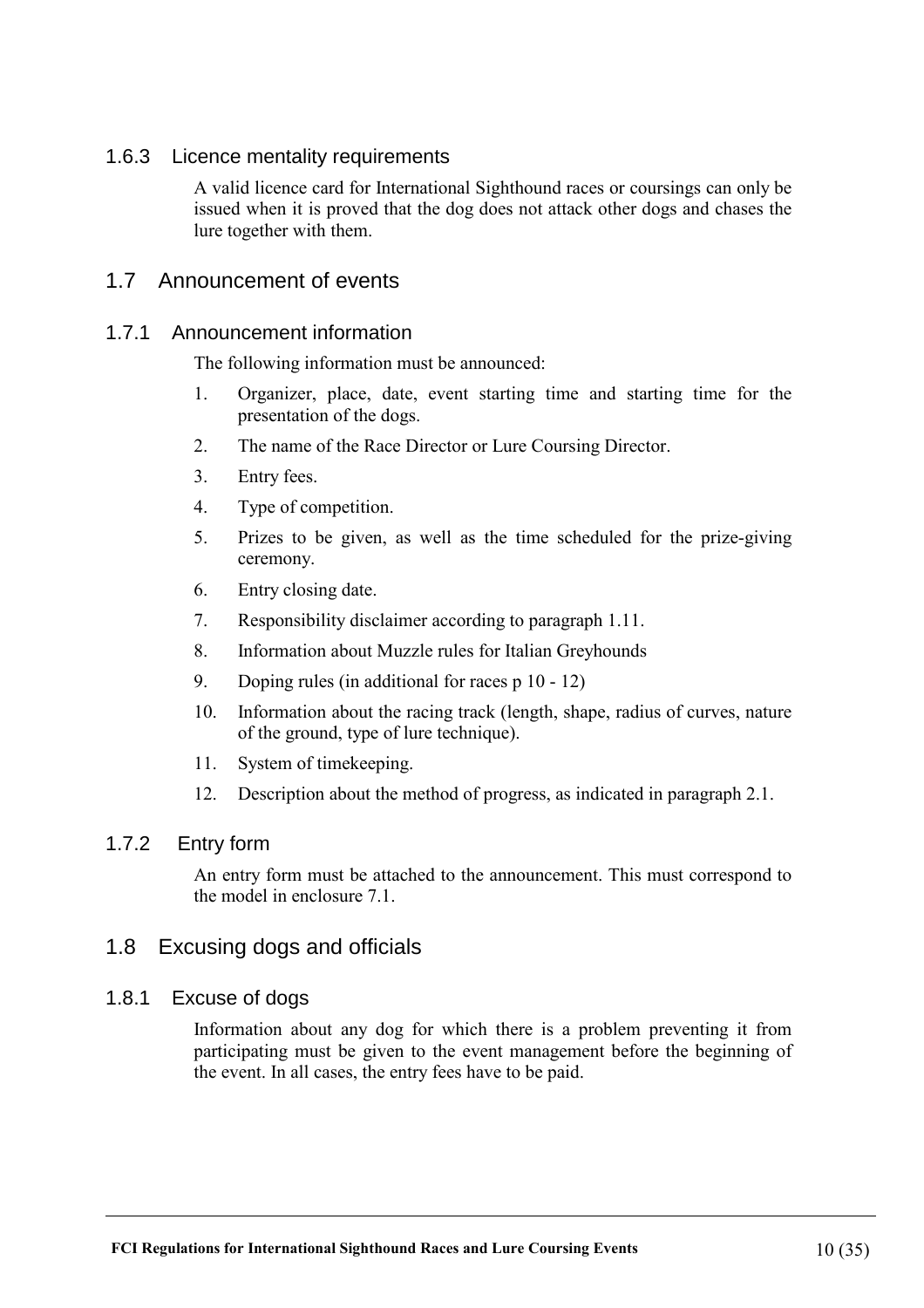### 1.8.2 Excusing of officials

The officials, who are on duty for an event are bound to inform the event management of any problem before the beginning of the event. An early departure from the agreed duty may only take place after informing the management and with the agreement of the event Director.

### 1.9 Disqualification

#### 1.9.1 Reasons for disqualification

The officials may disqualify or dismiss for the day dogs which:

- 1. Stop during a race or course.
- 2. Impede the progress of the races or course.
- 3. Must be encouraged to commence running or cross the finish by calling, gestures, whistling or other handling.

### 1.9.2 Attacking dogs

The officials must disqualify dogs which attack or try to attack other dogs, or want to escape.

Attacking dogs are dogs that do not devote their attention to the lure, but attack or try to attack other dogs in order to prevent them from pursuing the lure normally. The immediate defensive reaction on the attack is permitted.

It is not considered a scuffle when a dog, with no intention of fighting, interferes due to its interest in the lure in order to give itself a clear view during the race/course.

#### 1.9.3 Notification of disqualification

The disqualification must be clearly noted in the licence card. The licence card must be held back by the organizer and forwarded to the races/course secretariat of the National Organization **of the country in which the owner has his legal residence** within 3 days. For recording the following abbreviation must be used: disqualified  $=$  disqu.

#### 1.9.4 Disqualification elimination

- 1st offence in a calendar year: suspension for the day
- 2nd offence in a calendar year: suspension for 4 weeks
- 3rd offence in a calendar year: suspension for 8 weeks

If a dog is disqualified 4 times in a period of two consecutive years, it will lose its licence. It may regain its licence by fulfilling the standard requirements again. If, however, it loses its licence again after 4 disqualifications in the following two years, renewal of the licence will be impossible.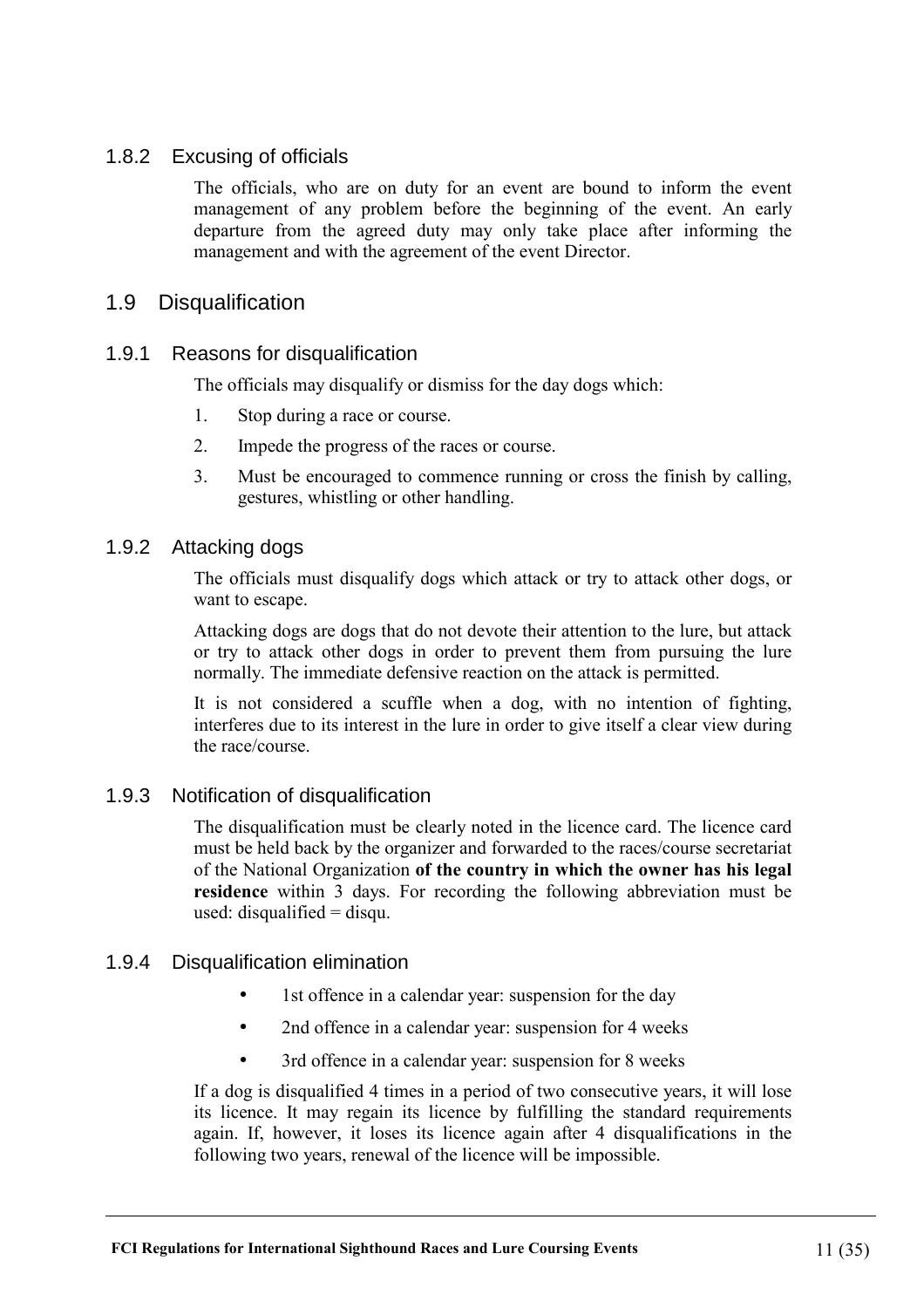#### 1.9.5 Misconduct by owners or handlers

The Race Director or the Lure Coursing Director, jointly with the Jury or the judges, are authorized to exclude and dismiss from the event venue anyone who does not abide by the orders of the officials, who insults them or behaves improperly. The organizer shall report these occurrences to the organizer's National Organization and the National Organization **of the country in which the owner/handler has his legal residence.** 

# 1.10 Doping

### 1.10.1 General doping statement

All kinds of doping are forbidden.

At any Racing and Lure Coursing events, governed by this FCI regulation, doping tests may be implemented. When a dog owner enters a dog to an event, the owner also agrees that the dog may be tested for doping. The basics of such doping tests are according to the national rules of the National Organizations.

#### 1.10.2 Dope testing at the events

If there is a suspicion of doping, the event officials, jointly with the veterinary surgeon on duty, may order a doping test. The dog's owner is bound to make his dog available for this test. If a positive doping case is detected, the owner must meet the expenses.

# 1.10.3 Dope testing at FCI Championships

It is compulsory to carry out doping tests at World and European Championship Racing and Lure Coursing events. The test procedure and details of the test is decided upon and performed by the National Organization.

If a National Organization do not conform to this requirement the National Organization will be suspended to arrange FCI Racing and Lure Coursing events for 2 years.

#### 1.10.4 Sanctions when doping is proved

Each National Organization shall impose sanction towards the dog and his owner in accordance with the National Organizations doping regulations.

Other National Organizations shall fully impose these sanctions in case of a foreign dog owner.

National Organizations who do not impose sanctions will be suspended from arranging FCI Racing and Coursing events for 2 years. The President of the CdL, together with the Secretary of the CdL give proposal to the FCI board when the suspension period starts and ends.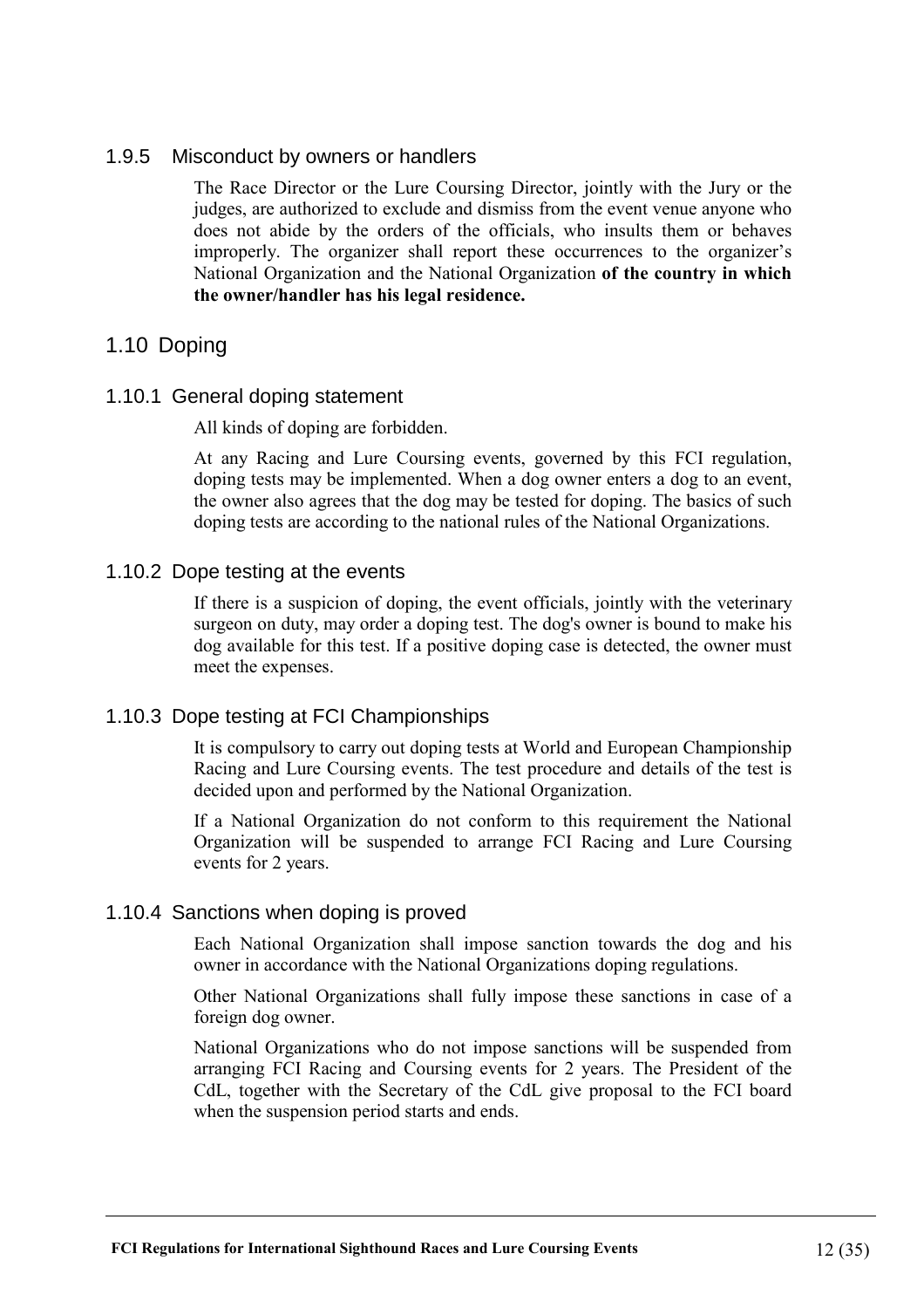# 1.11 Responsibility disclaimer

Neither the organizer, nor the officials are responsible for injuries incurred by the dogs owners, the dogs or the officials. Likewise they accept no responsibility in case of escaped dogs. The owner of a dog is not responsible if his dog injures another dog during a race or course. In all other cases the dog owner has the full responsibility for the dog.

# 1.12 Disputes

The judging is definitive and cannot be appealed.

# 2. Race regulations

# 2.1 Methods of progress

The organizer determines the methods of progress. The race is composed of preliminary races and finals. Any elimination races required should be considered as preliminary races. For each dog participating in the finals, two races shall be scheduled if necessary.

One method to determine which dogs take part in the final depends on their finishing place in the preliminary races.

Another method determines which dogs take part in the final, according to their times in the preliminary races. However, this method can only be used when automatic timekeeping is guaranteed in all the preliminary races for all the dogs crossing the finishing line. In all the cases, the timekeeping begins immediately the start boxes open.

# 2.2 Entry numbers, distribution of races, sex separation and programme

# 2.2.1 Numbers of entries and composition of the races

- 1. Minimum number of entries per breed: 6 dogs
- 2. Minimum number of entries per race: 3 dogs
- 3. Maximum number of entries per race: Races without obstacles: 6 dogs Races with obstacles: 4 dogs

#### 2.2.2 Separation by sex

#### 2.2.2.1 Male - female separation

When at least 6 dogs per breed and sex are entered, the dogs and the bitches run separate races. If there are less than 6 dogs entered of the same sex the dogs and the bitches run together.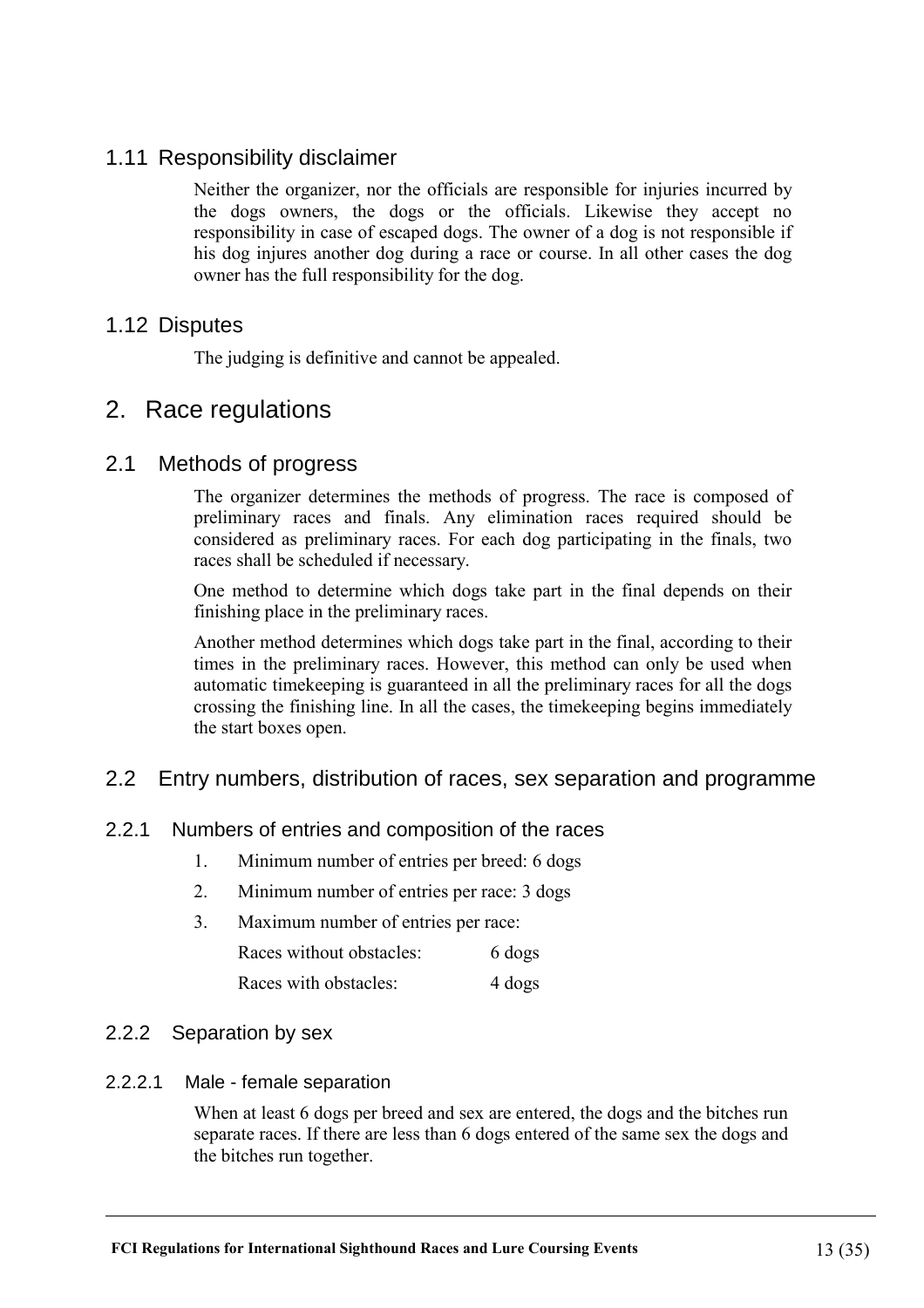#### 2.2.2.2 Class separation

When, as announced in the programme, races are separated by classes, dogs and bitches in the same class may run together, no matter how many have been entered. However, this must be mentioned in the programme.

#### 2.2.3 Race programme

The organizer must establish the race program. Racing dogs must be designated for the various races in full awareness and without any preference. Racing dogs from different countries are to be proportionally distributed across the various races. Having the fastest dogs or dogs belonging to the same owner running in the same preliminary races must be avoided.

# 2.3 List of officials - mission of the officials

- 1. Jury
- 2. Race Director
- 3. Finishing line Jury
- 4. Timekeepers
- 5. Race observers
- 6. Start team
- 7. Lure technical service
- 8. Local veterinary surgeon

#### 2.3.1 Jury

The Jury is the superior institution of the event. It supervises the observance of the race regulations and follows the race progress. Its decisions are final in cases of disputes or doubts. The Jury is composed of three members who must have a Jury licence. If possible they must be chosen from different countries.

#### 2.3.2 Race Director

The Race Director manages all the technical and organizing services. All questions relating to the technical or organizational problems of the races are subject to his decisions during the event. The Race Director is also the contact between Judges and the participants.

#### 2.3.3 Finishing line Jury

Finishing line Jury which should, if possible, have any international composition, decides on all questions concerning the order in which the dogs cross the finishing line. The tip of the nose is the deciding factor for ranking the result at the finishing line.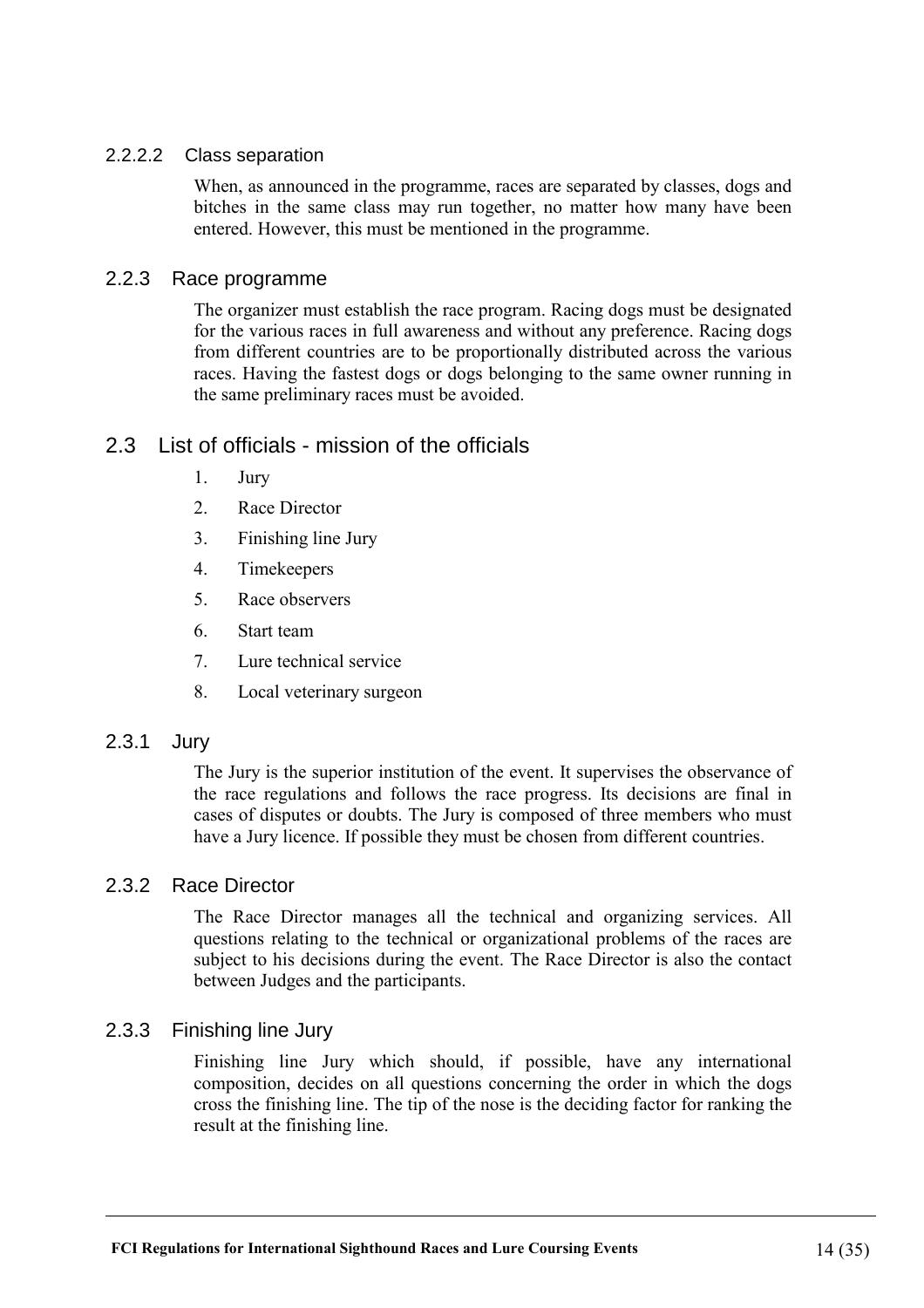#### 2.3.4 Time keepers

The organizer determines the timekeeper and the method of timekeeping. The tip of the nose is also the deciding factor in timekeeping. The opening of the boxes triggers the timekeeping equipment.

#### 2.3.5 Race observers

The organizer should place at least four observers around the racing track. They must have a race observer's licence or a Judge's licence. The Race Director places the course observers on the different sectors of the race. Their task is to supervise the races and to immediately after each race make the Jury aware of any irregularities and infringements of race regulations, which may have occurred on the track.

When the Jury's decisions are not in accordance with the opinion of a race observer, they must be explained to the observer.

### 2.3.6 Start team

Owner/handlers keep the dogs in the waiting paddock and get them to the start in time.

Before the dogs are placed in the boxes, the start team checks that:

- 1. Start boxes
- 2. The dogs are in the correct starting order.
- 3. The muzzles, which must match the model approved by the FCI (see appendix 7.3), are correctly positioned.
- 4. Each dog in the waiting paddock is wearing an appropriate collar that it will keep until the start. Nailed collars, slipper leads or choke collars are forbidden.
- 5. The blankets, which must match the model approved by the FCI including the colours (see appendix 7.2 for FCI blanket/jacket definitions) is correctly positioned.
- 6. No dogs are wearing blinkers.

The start control checks that the dogs are placed in the start boxes promptly, but without any undue hurry.

#### 2.3.7 Lure technical service

The lure machine operator receives instructions from the Race Director. The lure must be trailed along at a regular distance of about 20 metres in front of the first dog. If there is a false start the lure must immediately be stopped providing that it is still in the first half of the straight start line.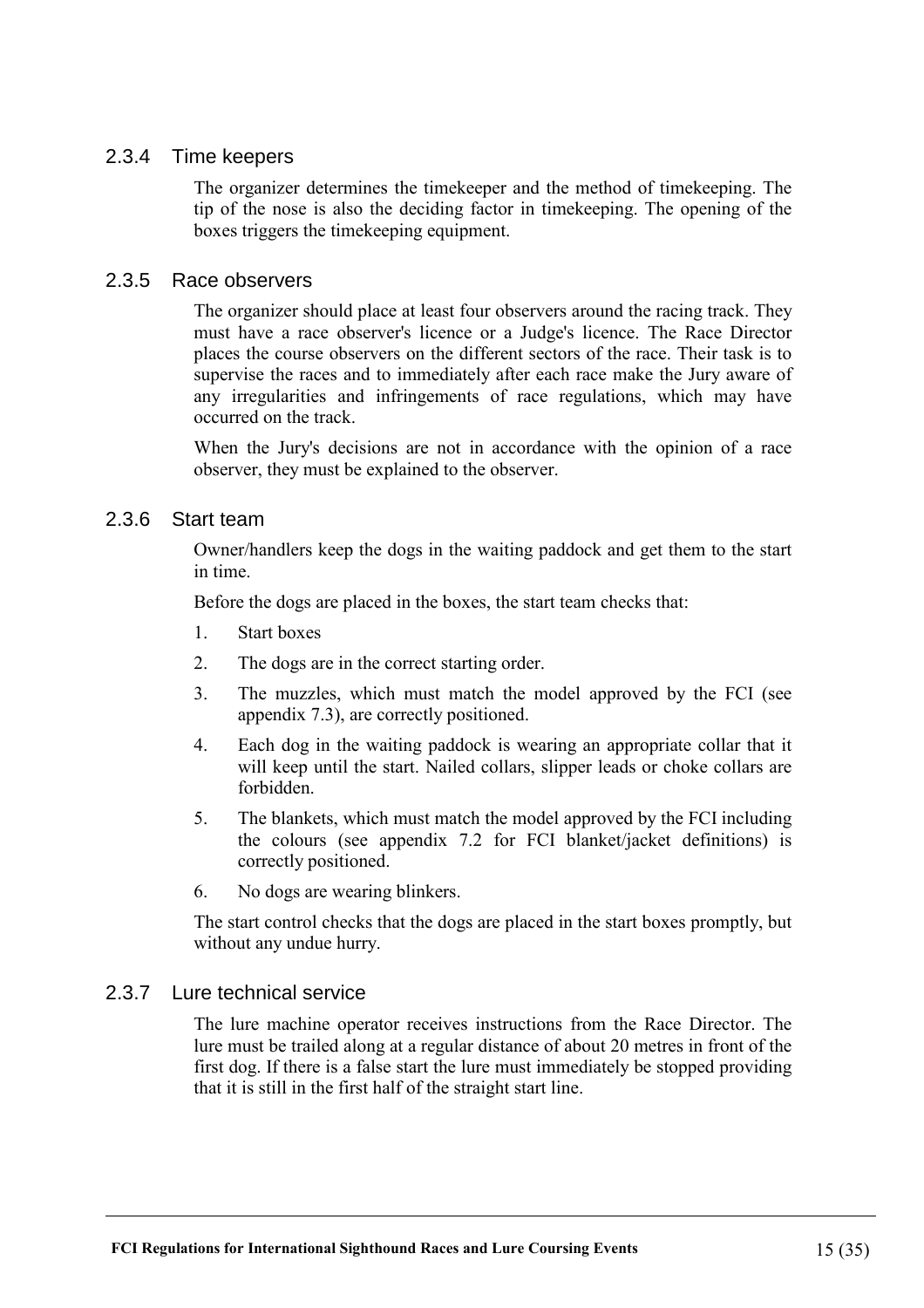### 2.3.8 Local veterinary surgeon

The organizer will employ a veterinary surgeon for the event. The veterinary surgeon must be present and ready to intervene during the entire event. It is recommended that the explanations concerning the veterinary surgeons' duties given in appendix 7.4 are observed.

#### 2.3.9 Restrictions on officials

Officials (members of the Jury, finishing line Jury, race observers) whose dogs participate in a race may not perform their duties during that class/sex, they must be replaced.

### 2.4 Races distances, track definitions and specifications

For track definitions and specifications see appendix 7.5.

#### 2.4.1 Distances for different breeds

Races distances are measured at a distance of one metre from the inside fence. They are:

- From 250 to 500 metres for Whippets and Italian Greyhounds.
- From 250 to 900 metres for all other breeds

#### 2.4.2 Distances in relation to dog age

Dogs, which were at least 2 years old on January 1st of the year concerned and not older than 6 years, are authorised to participate in races longer than 525 m. In these long distance races, the dogs must be under special supervision of the veterinary surgeon.

#### 2.4.3 Lure operation at the finishing line

The lure must continue beyond the finishing line, for at least 30 meters at a speed equal to the racing speed.

#### 2.4.4 Track authorization

All racing tracks on which international races are organized must have an A or B –authorization (see appendix 7.5), issued by the National Organization.

#### 2.4.5 Track inspection by the Jury

The Jury has a right to assess the track before the event. The inspection is carried out to check if the track corresponds to the information given by the organizer, with respect to the dogs' safety.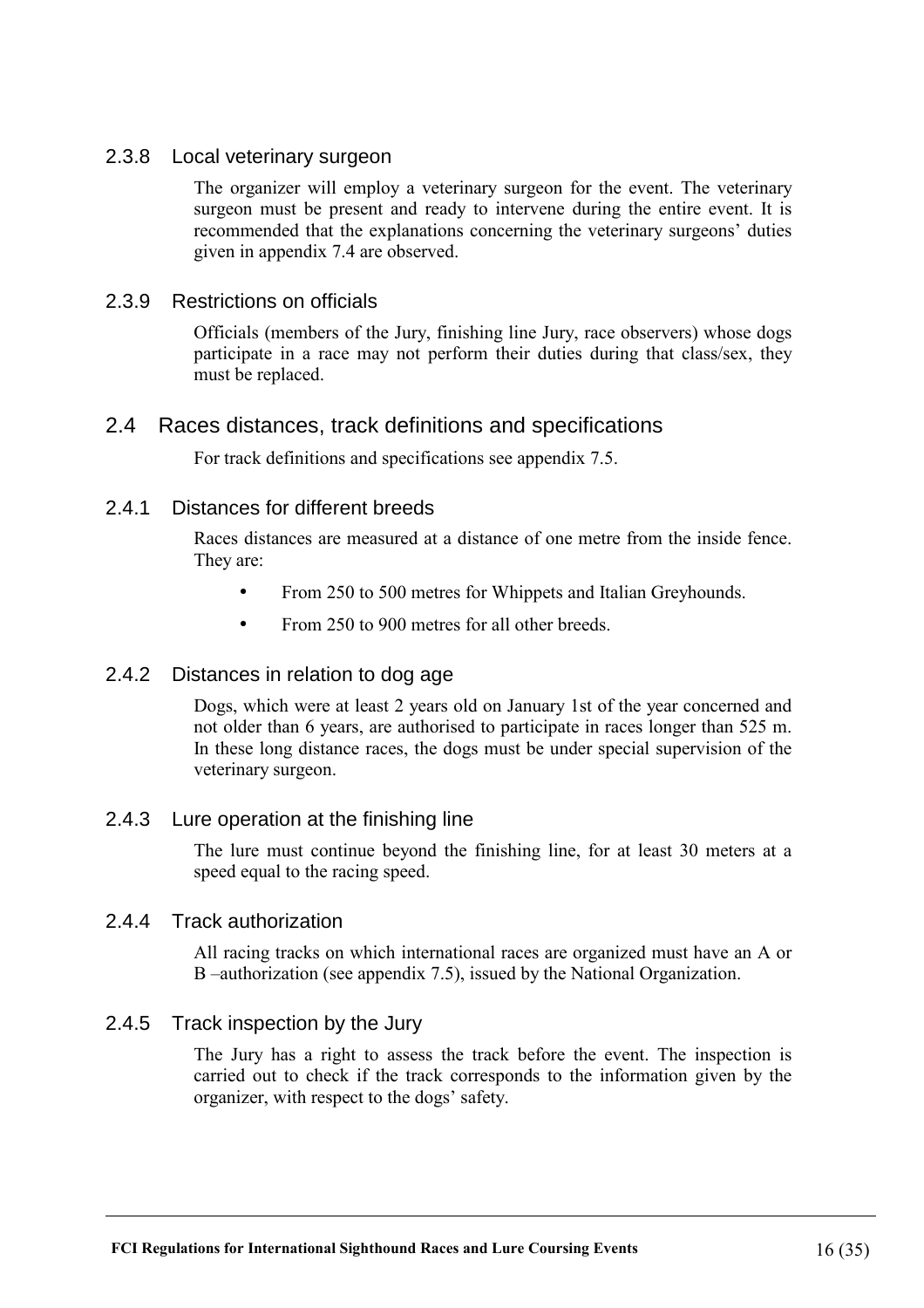# 2.5 Racing equipment

The organizer is obliged to ensure that all the racing equipment plus reserve is in perfect working order so that it can run without any failures.

- 1. The lure machinery must fulfil the following requirements
	- a) Be able to accelerate the lure rapidly.
	- b) Respond rapidly to any changes of speed.
	- c) Have sufficient performance in reserve.
- 2. The rollers must not be in a light colour, nor should they be shiny.
- 3. The lure must be made of a light hare skin about 40 cm long, or of a similar material. If the weather is rainy or humid, a plastic or cloth lure can be used.
- 4. The minimum measurements of the start boxes are as follows:
	- a) Length 110 cm, height 84 cm, width 28 cm.
	- b) The spaces between boxes must be at least 10 cm.
	- c) The inside lining must be smooth with no sharp edges.
	- d) The floor must be rough and at the same level as the grass or the sandy track.
	- e) The front doors must not be reflective, they must allow the dogs a clear view of the lure and must be built in such a way as to avoid any injury to the dogs.

# 2.6 Restarting races

#### 2.6.1 Reasons for restarting races

It is incumbent on the Jury to decide upon restarting a race. The reasons for a restart are:

- 1. The leading dog is closer to the lure than 10 metres, or is further behind it than 30 metres or when the lure disturbs the race by rising from the ground.
- 2. The lure is drawn, at the same speed less than 30 metres beyond the finishing line or the lure stops less than 30 metres beyond the finishing line.
- 3. The start boxes do not work.
- 4. The lure comes to halt during a race.
- 5. The race observers or the Jury have noticed a serious disturbance to the progress of the race. Falling dogs are not to be considered as a disturbance.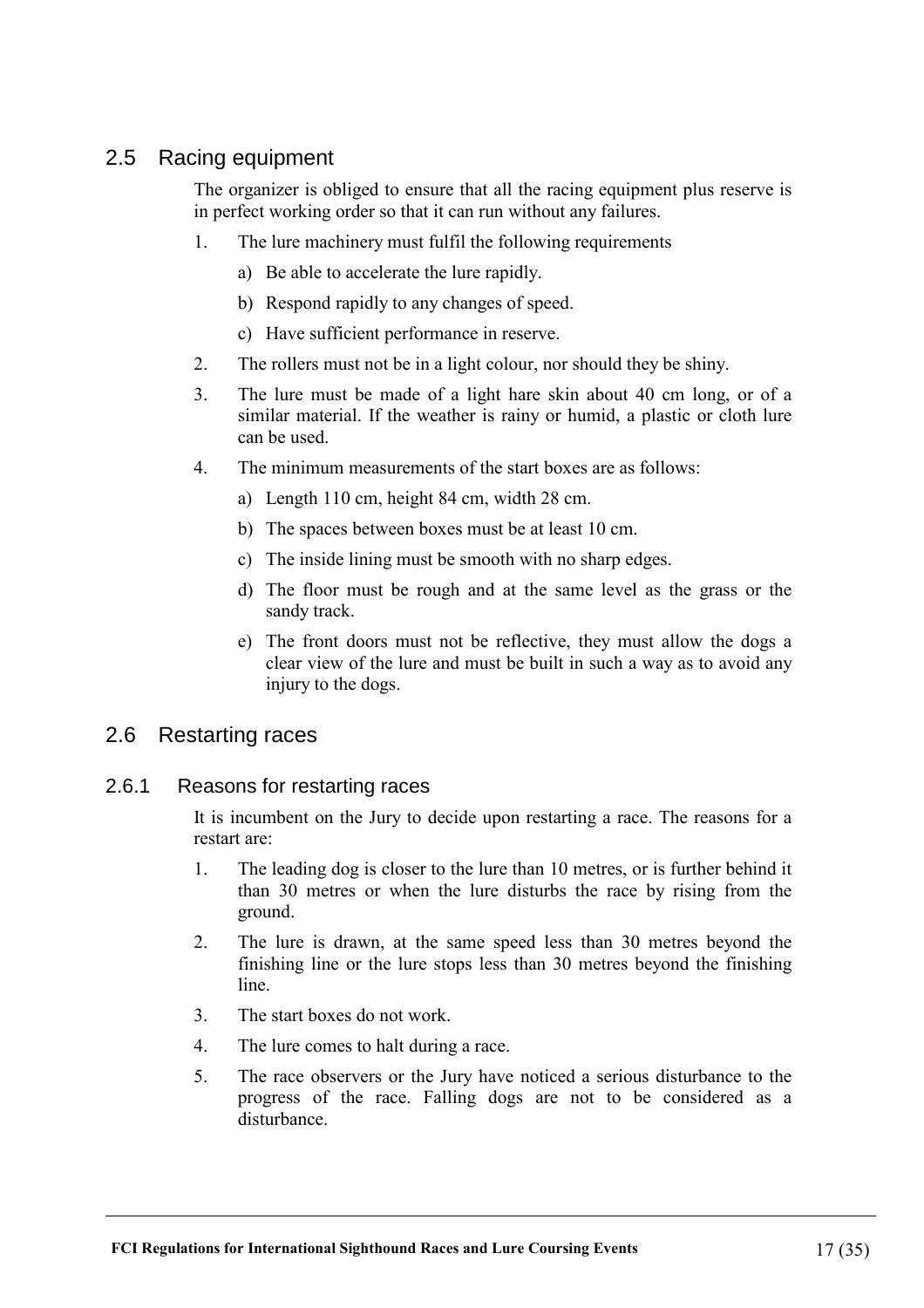# 2.6.2 Restart exceptions

In very clear circumstances in the event of highly disputed races the Jury may exempt the leading dogs from a restart under condition that:

- 1. Their position was absolutely unquestionable.
- 2. The dogs had covered at least half of the distance.
- 3. The regular progress of the event remains assured.

The dogs in question will be placed according to their position before the beginning of the disruption.

#### 2.6.3 Restart and time between races

Races may be restarted immediately if all the dogs in the race have run less than half of the race distance, otherwise a rest period must be observed.

The time lapse between two races in which the same dog participates must be:

- At least 30 minutes for a distance up to 525 metres.
- At least 60 minutes for a distance over 525 metres.

For race distances over 525 metres the dogs may run maximum twice a day. Restarting races on the same day is forbidden.

# 3. Lure coursing regulations

# 3.1 List of officials - mission of the officials

- 1. Judges
- 2. Lure Coursing Director
- 3. Field observers
- 4. Starter
- 5. Lure operator technical service
- 6. Local veterinary surgeon

#### 3.1.1 Judges

The judges are the superior institution of the event. They supervise the observance of the regulation and follow the coursing progress. Their decisions are final in the cases of disputes or doubts. In case of technological matters they have to talk with the Lure Coursing Director.

Before the event begins the judges have to take care, that the directives in paragraphs 3.2, 3.3, 3.4 and 3.6 are respected and that the health of the dogs is assured.

International events will be judged by at least two Judges who must have a coursing Judge's licence. They may be assisted by a number of field observers.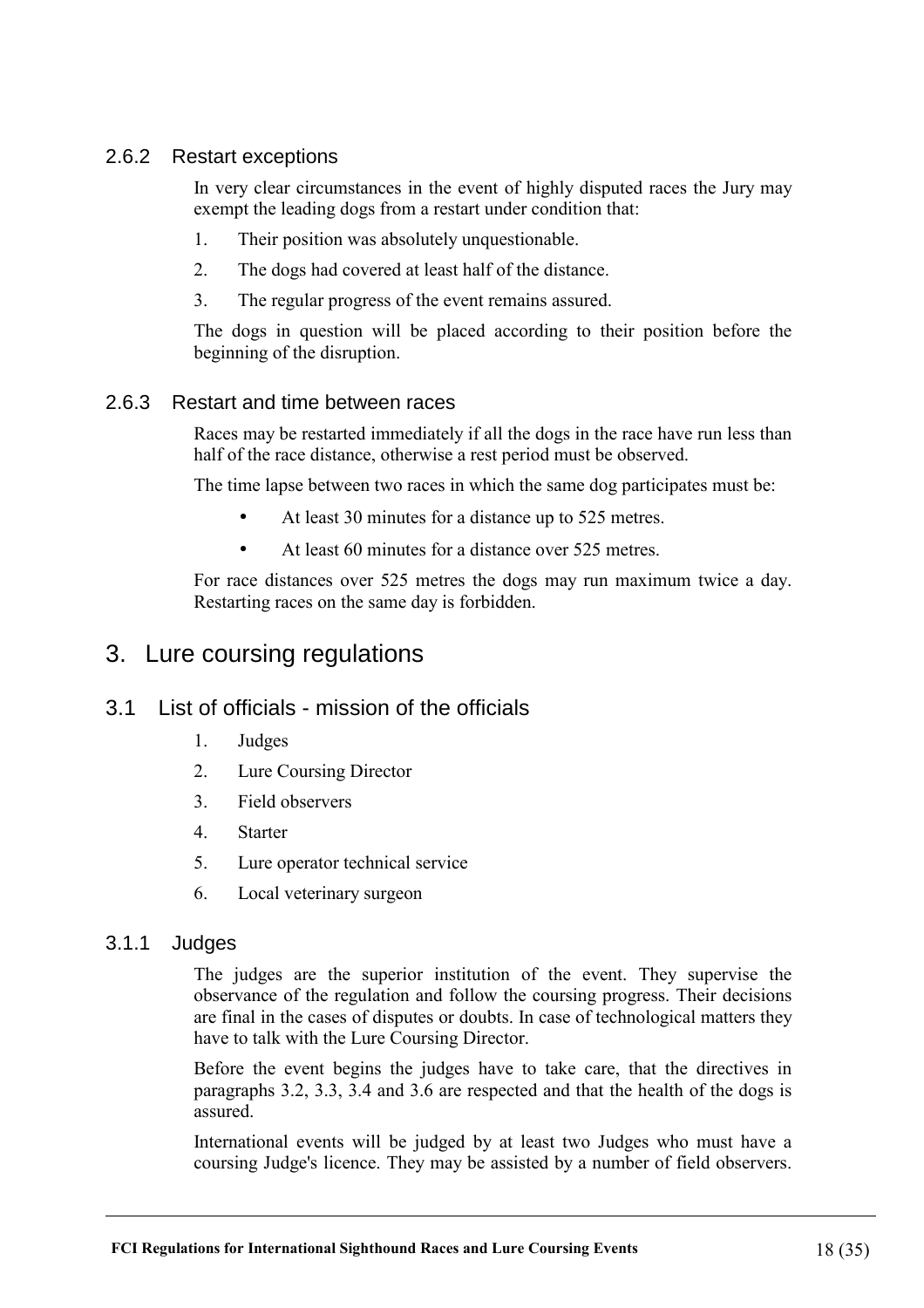At events where a CACIL is awarded, one of the Judges must be invited from another FCI country.

#### 3.1.2 Lure Coursing Director

The Lure Coursing Director must be a specialist with experience. He/She is the supervisor of the technology and organization. The Lure Coursing Director manages all the technical and organising services. All questions relating to the technical or organizational problems of the courses are subject to his/her decisions during the event.

#### 3.1.3 Field observers

Observers can be placed around the coursing ground in support of the judges. They must have a course observers' licence or a Judges' licence. The judges place the observers on the different sectors of the field. Their task is to supervise the course and to make the judges aware of any irregularities and infringements of course regulations, which may have occurred, on the field during the course.

#### 3.1.4 Starter

At the start the starter checks:

- 1. Owner/handlers keep dogs quiet and get them to the start in time.
- 2. The dogs are in the correct starting position.
- 3. The muzzles, which must match the model approved by the FCI (appendix 7.3), are correctly positioned.
- 4. The blanket is correctly positioned.

#### 3.1.5 Lure operator and technical service

The lure machine operator receives instructions from the Lure Coursing Director and the judges.

The location of the lure machine should be such that the operator has a clear view of the whole course.

The operator must operate the lure at the correct distance in front of the dogs. This requires great competence and excludes any inexperienced operator.

#### 3.1.6 Local veterinary surgeon

The organizer will employ a veterinary surgeon for the event. The veterinary surgeon must be present and ready to intervene during the entire event. It is recommended that the explanations concerning the veterinary surgeons' duties given in enclosure 7.4 are observed.

Dogs, younger than 2 years and older than 6 years must be controlled by the veterinary surgeon after each run, when the distance is more than 600 metres.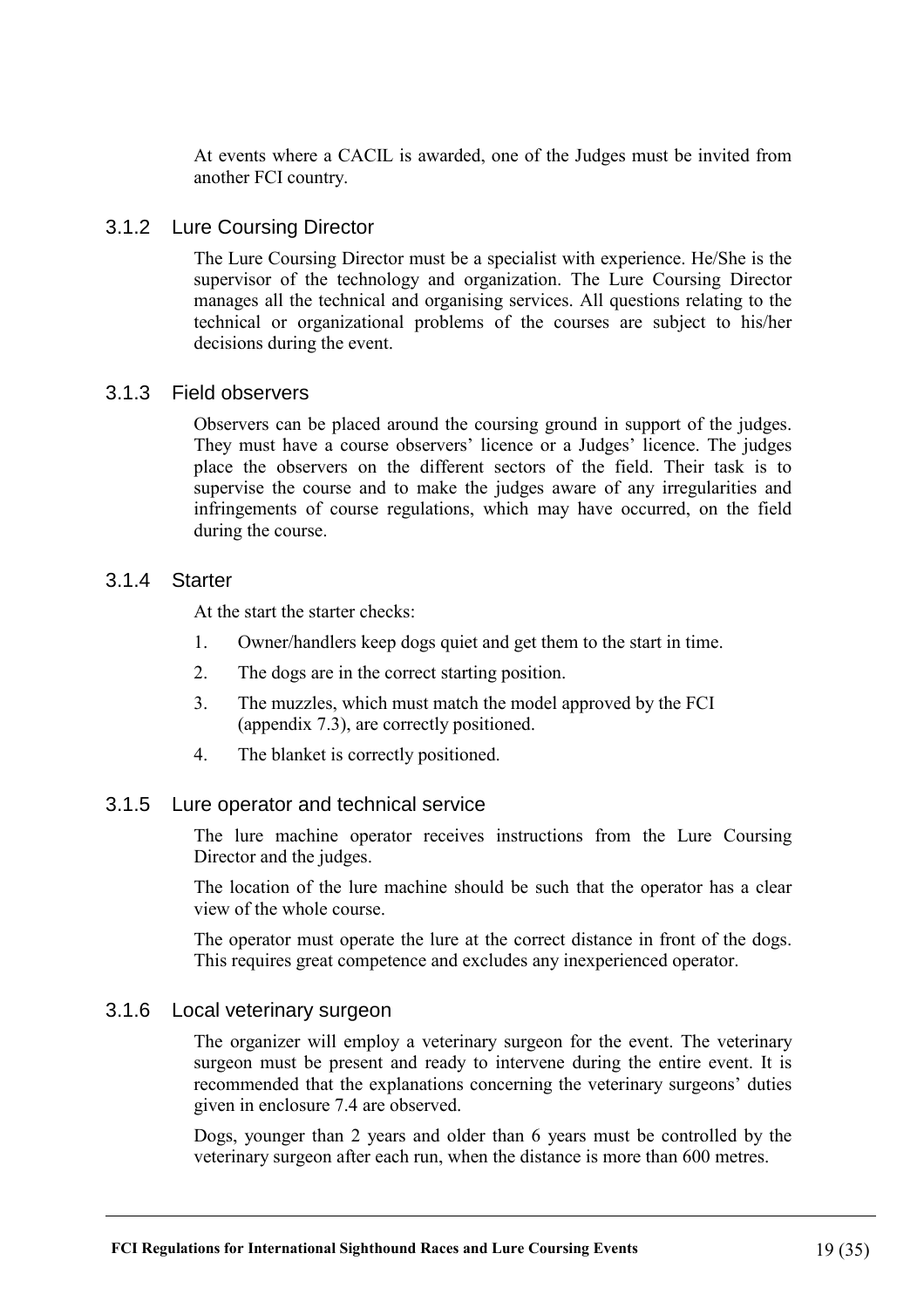### 3.1.7 Restrictions on officials

Officials whose dogs participate in a coursing event may not perform their duties during the courses for the breed concerned, they must be replaced.

# 3.2 Guidelines with respect to the terrain, surface and course length

### 3.2.1 Terrain

A large meadow comes closest to the ideal coursing field. A slightly sloping or somewhat hilly terrain is also highly acceptable. A few bushes as well as some trees are desirable as long as they do not constitute any danger to the dogs.

#### 3.2.2 Surface

The ground should not be too slippery and must be free from stones and holes. Some natural obstacles are highly recommended, but not compulsory. They must be clearly visible from the dogs' viewpoint from a distance of at least 30 metres, particularly when there are depressions in the ground.

#### 3.2.3 Course length

The course length should be:

- From 400 to 700 metres for Whippets and Italian Greyhounds.
- From 500 to 1000 metres for all other breeds.

# 3.3 Distance between pulleys

The distance between the pulleys is of the greatest importance, it must be adapted to the condition of the terrain. Turns sharper than 60 degrees are not permitted.

#### 3.4 The course layout

In view of the high physical performance required of the dogs during coursing, the whole course must be clearly visible and free from any danger. The course layout must be changed for the second course of the day.

The lure line must be positioned to minimise the risk that dogs gets entangled and injured by the line.

# 3.5 The start

#### 3.5.1 Jackets

The dogs will run in pairs, being slipped simultaneously. One will run in a red, the other in a white or blue jacket, depending on national regulations. For jacket definition see appendix 7.2.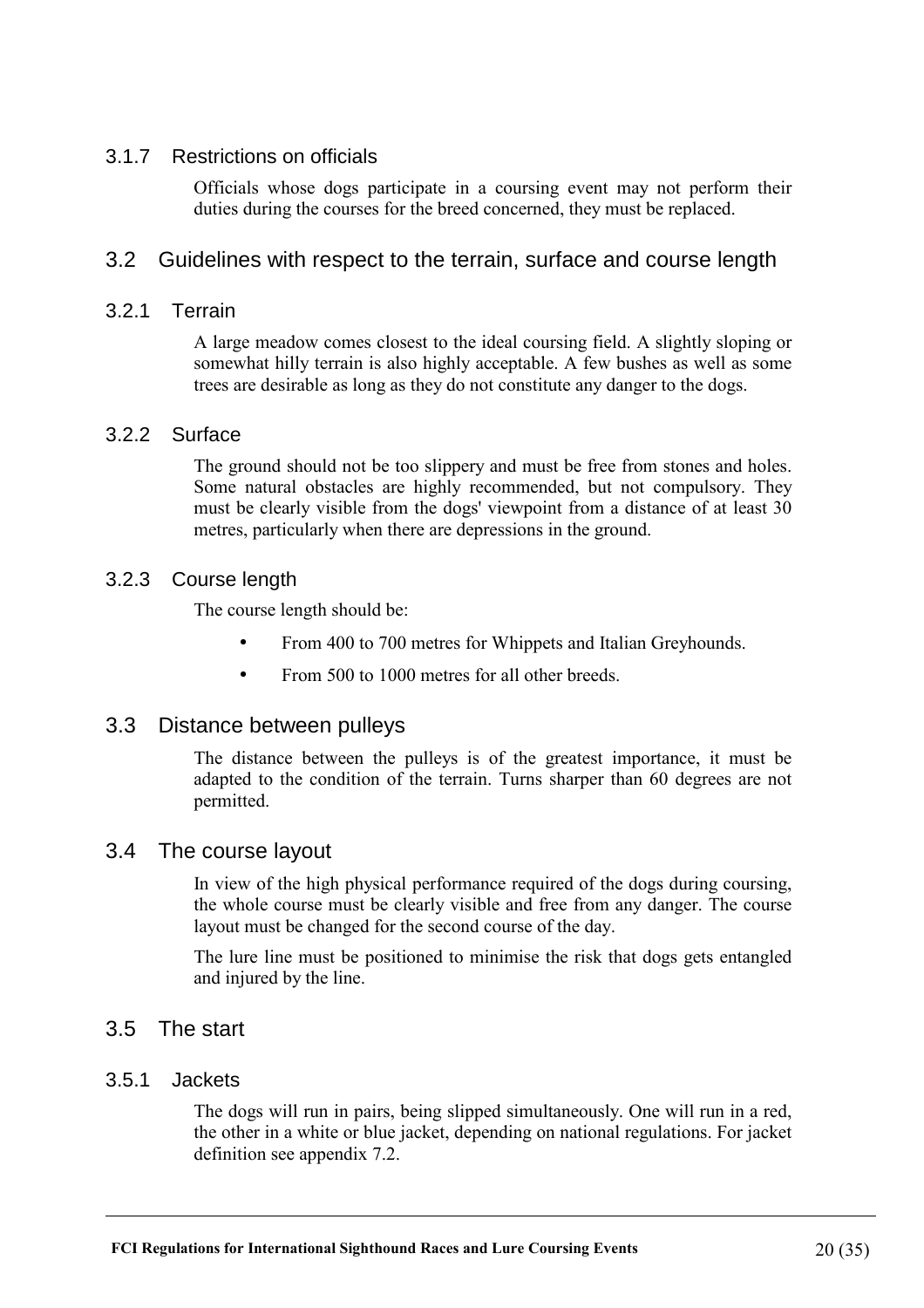# 3.5.2 Uneven number of entries

In case of an uneven number of entries the organizers will try to find a companion dog, where possible, to avoid a solo run

# 3.6 Coursing material

The organizer is obliged to ensure that all the coursing equipment is in perfect working order so that it can run without any failures. The Lure Coursing Director has to take care for back-up material of sufficient amount and quality to ensure a trouble free coursing event.

The lure machinery must fulfil the following requirements:

- 1. Be able to accelerate the lure rapidly.
- 2. Respond rapidly to any changes of speed.
- 3. Have sufficient performance in reserve.
- 4. The lure must be made of a light hare skin about 40 cm long, or of a similar material. If the weather is rainy or humid, a plastic or cloth lure can be used.
- 5. Pulleys not of bright colours and no glittering.

# 3.7 Judging

Lure Coursing judges will judge the performance of the dogs on the basis of five (5) criteria (see below). The maximum amount of points to be given for each criterion is 20 points (FCI system).

Sighthounds which do not get at least 50% of the maximum score in the first round without any reason, will be excluded from the second round.

Other judging systems are allowed according to:

- 1. For international events a national judging system can be used but not a system foreign to the country in question (eg PVL can not be used for events in Germany).
- 2. For FCI Championship events only the FCI system can be used.

There shall be two heats/runs, the points of which shall be added. Should there be no possibility for a second run, the points earned in the first run shall be taken into consideration for the placing.

In case two or more participants get an equal result (taking into consideration the points earned in the two runs), the dog having obtained the higher number of points during the second run will get the better placing.

However if the result is still equal, the dog having obtained the higher number of points in the second run in the following sequence of importance: section 3.7.5 endurance, then section 3.7.4 agility, then 3.7.2 enthusiasm, then 3.7.3 intelligence and finally 3.7.1 speed will get the better placing.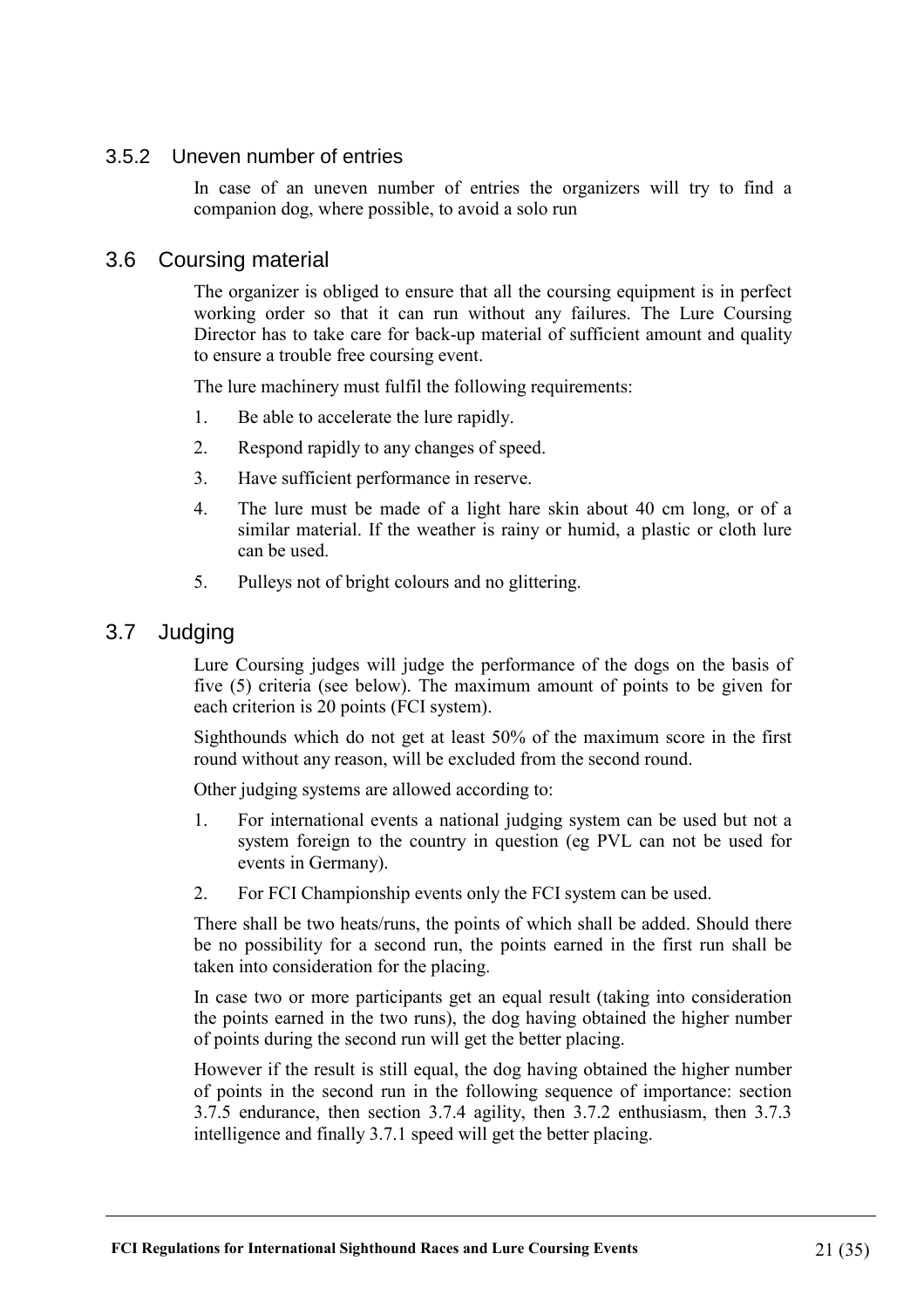### 3.7.1 Speed

The speed necessary to catch a prey. This is shown by the rapidity with which ground is gained when dogs react to the surprise departure of the lure at the start. Sighthounds' speed will be shown on the entire length of the course but especially at the take of the lure. Rapidity in moving the rate of motion and the dog's progress show speed.

The Judge must reward the dog that runs low, really stretches itself and works the lure. Since timing is not used to measure speed, the dogs' manner of "giving itself" is an important mean of assessing its ability to cover ground.

Absolute speed is not taken into account when judging because the speed of a Sighthound must be compared to that of its competitors.

A go-bye can be made when a dog in second position gives its utmost and overtakes its opponent. Overtaking can take place between two successive pulleys.

#### 3.7.2 Enthusiasm

Enthusiasm in the pursuit, whatever the conditions of the ground (rough or with obstacles) and whatever incidents occur such as overshooting the turns, falling and losing sight of the lure.

A Sighthounds' enthusiasm is shown:

1. At the start: By its concentrated attention. By fixing its eyes on the lure.

#### 2. When in pursuit of the lure: By its permanent drive on the lure, forcing the operator to accelerate the lure to avoid a take before the end of the course. By jumping an obstacle cleanly, without hesitation of an obstacle. By its desire to return to the lure if it gets left behind.

3. At the take of the lure: At full speed. By tackling the lure with a sliding take. By its attempts to catch the lure, even when it has been taken by its opponent.

#### 3.7.3 Intelligence

Intelligence shown in the pursuit will make a Sighthound run a path that will put it in a good position to take the lure, showing an agility without which even the fastest hound will not succeed in a take. A dog will show its intelligence by putting itself between the lure and its path to prevent the lure escaping to rough ground.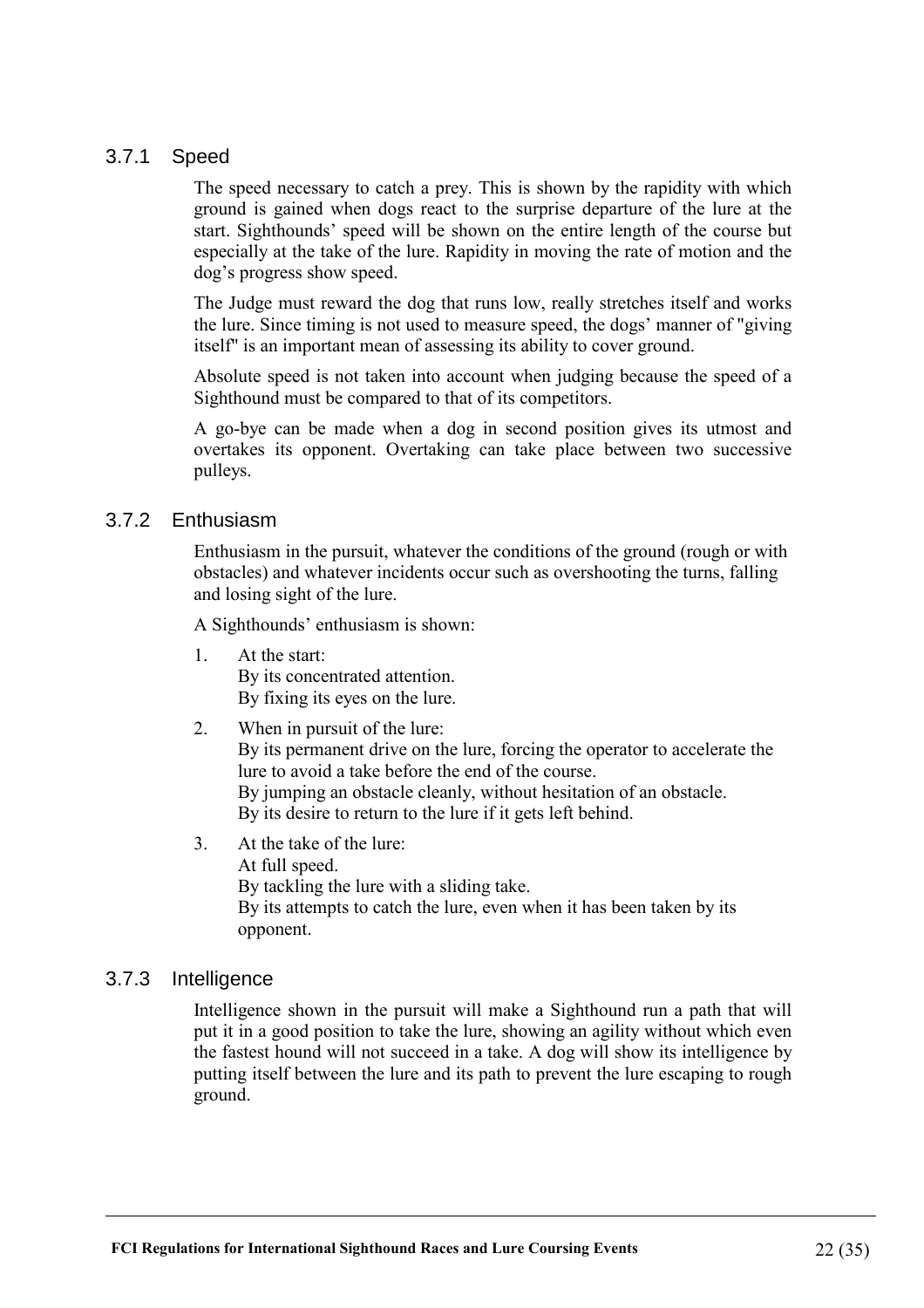# 3.7.4 Agility

A Sighthounds' agility is shown:

- 1. By its rapid changes of direction, provoked by the turns of the lure.
- 2. By clearing obstacles.
- 3. At the take, and notably by a sliding tackle on the lure.

### 3.7.5 Endurance

Endurance is the ability of a Sighthound to finish its course in good physical condition. It is the end sum of its physical and mental abilities.

### 3.8 Sanctions

Only qualified Judges can impose sanctions, which must be in accordance with these regulations.

### 3.8.1 Pre-slip penalty

If the handler slips a hound too early, the Judges may deduct 10% of the hound's total score for the course. If the same course has to be restarted, the penalty no longer applies.

If there is a false start, the Judges can seek the advice of the starter or Lure Coursing Director.

#### 3.8.2 Course delay

Absence at start time of a course may incur a dismissal for the day.

#### 3.8.3 Excuse

Judges may excuse a dog for the day which:

- 1. Remains near its owner after the start signal or walks off the field.
- 2. Follows its opponent and not the lure.
- 3. Does not have the necessary physical condition for competition as confirmed by the opinion of the veterinary surgeon.

# 4. Championship regulations for Racing and Lure Coursing

# 4.1 Application

It is the FCI/CdL and the racing club or coursing organizer who determine, on request from a country, where title events will take place. The candidature for a race and lure coursing championship must be forwarded, in writing, through the channels of the competent National Organization. The applicant must guarantee the perfect progress of the event.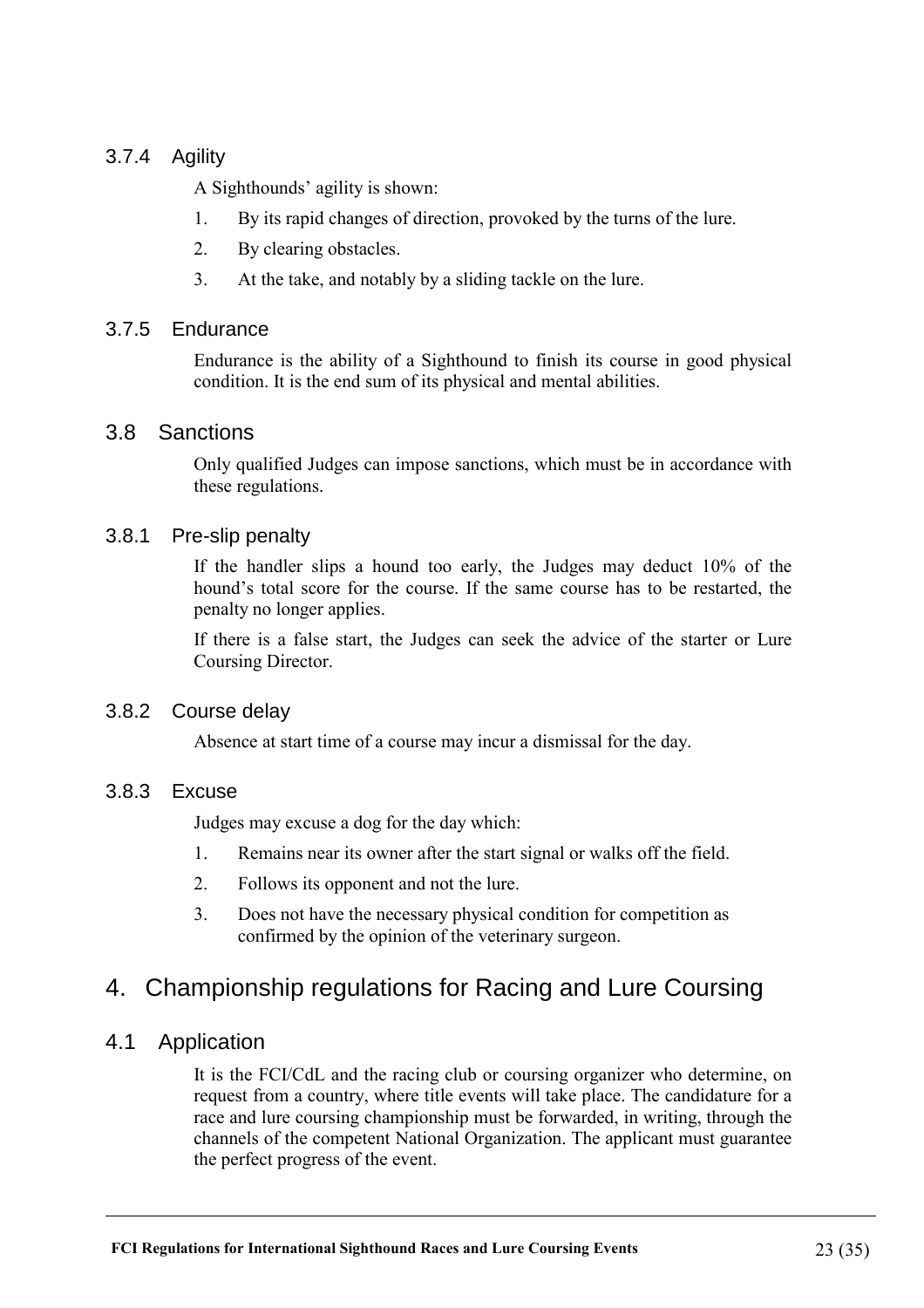# 4.2 Type of Championship Races

Each year, the FCI can license two Championship races:

- The "FCI World Championships"
- The "FCI European Championships"

# 4.3 Attribution of Race titles

The titles obtained are called:

- FCI World Champion 200X (for example 2007)
- FCI European Champion 200X (for example 2007)

# 4.4 Type of Lure Coursing Championship

Each year the FCI can license a lure coursing championship called:

• "FCI European Lure coursing Championship"

# 4.5 Attribution of Lure Coursing titles

The title obtained is:

"FCI European Lure Coursing Champion 200X" (for example 2007)

# 4.6 Organizer

Championship events can only be organised by a member organization of the FCI two years in advance, the CdL appoints the member country and the place where the event will be held.

The draft of the text describing the event must be submitted to the delegate of the CdL for approval. This text can only be forwarded to the national member organizations of the FCI after the above approval.

# 4.6.1 Event field requirements

The Championship may only be carried out on such fields, which comply with the basic requirements found in chapters 2.4 and 3.2 in this rulebook.

# 4.6.2 FCI/CdL field inspection

The CdL has the right to inspect the state and condition of the racing track and coursing terrain at any time between the date of authorization and the date of the championship, and may impose modifications and/or improvements.

# 4.6.3 Limitation of events

At the time of an FCI Championship, other international races or lure coursing events for Sighthounds are not permitted.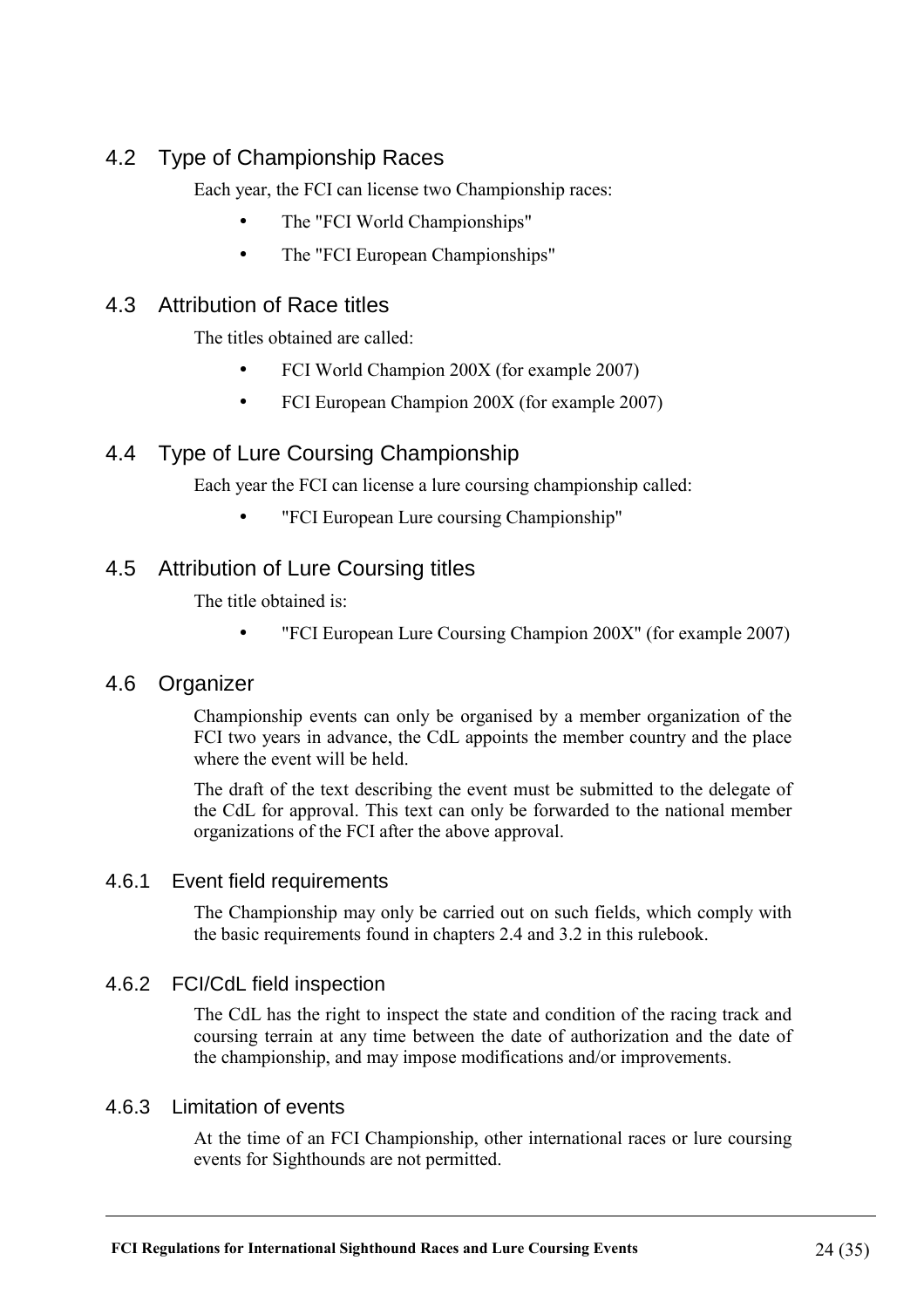# 4.7 Participation

#### 4.7.1 License required

All sighthounds (group 10) **registered with the studbooks or the appendix to the studbooks of an FCI member organisation or contract partner as well as those registered with the studbooks or appendix to the studbooks of a non FCI member organisation with which the FCI has entered into a cooperation agreement of mutual recognition of studbooks (AKC, KC, CKC).** 

However this does not apply to dogs which have been imported from the designated area of origin of the breeds listed hereafter and which have no FCI recognized pedigree due to the fact that there is no canine organization in the above area; the same measure is valid for their descendants, subject to the parents being entered in the appendix to the studbook ("livre d'attente") of the FCI – member or contract partner in charge.

At the present time, this is applicable to the breeds Azawakh and Saluki, as well as to Sloughis from Algeria, Tunisia and Libya (areas of origin of this breed).

This measure is also valid for Sloughis bred by natives of Morocco who do not breed under control / responsibility of their FCI member organization, i.e Société Centrale Canine Marocaine, S.C.C.M. These dogs are consequently not eligible to get an Export Pedigree but a so-called "Genealogie". Prior to the entry at the championship (lure coursing or racing), they must have been entered in the appendix to the studbook ("livre d'attente") of the FCI member or partner in charge.

All Group 5 Mediterranean sighthound breeds (Pharaoh Hound, Cirnecco, Podenco Ibicenco and Podenco Canario) are allowed to take part as well but are not eligible for the CACIL.

# 4.7.2 Racing and coursing result requirements

Based on their results, the only dogs that can be entered in the FCI Championship are those which represent a high standard of quality for such a top competition. Each National Organization appoints the dogs that will be entered.

To be entered any Sighthound must have taken part in two races or lure coursing events before the deadline of the entry without disqualification. A disqualification between the entry closing date and the date of the championship precludes participation.

Dogs which are injured during the first run of a race or course and have to be withdrawn as a result of a veterinary surgeon's decision (proven by a written statement from the veterinary surgeon concerned), are considered to have completed the race or course successfully.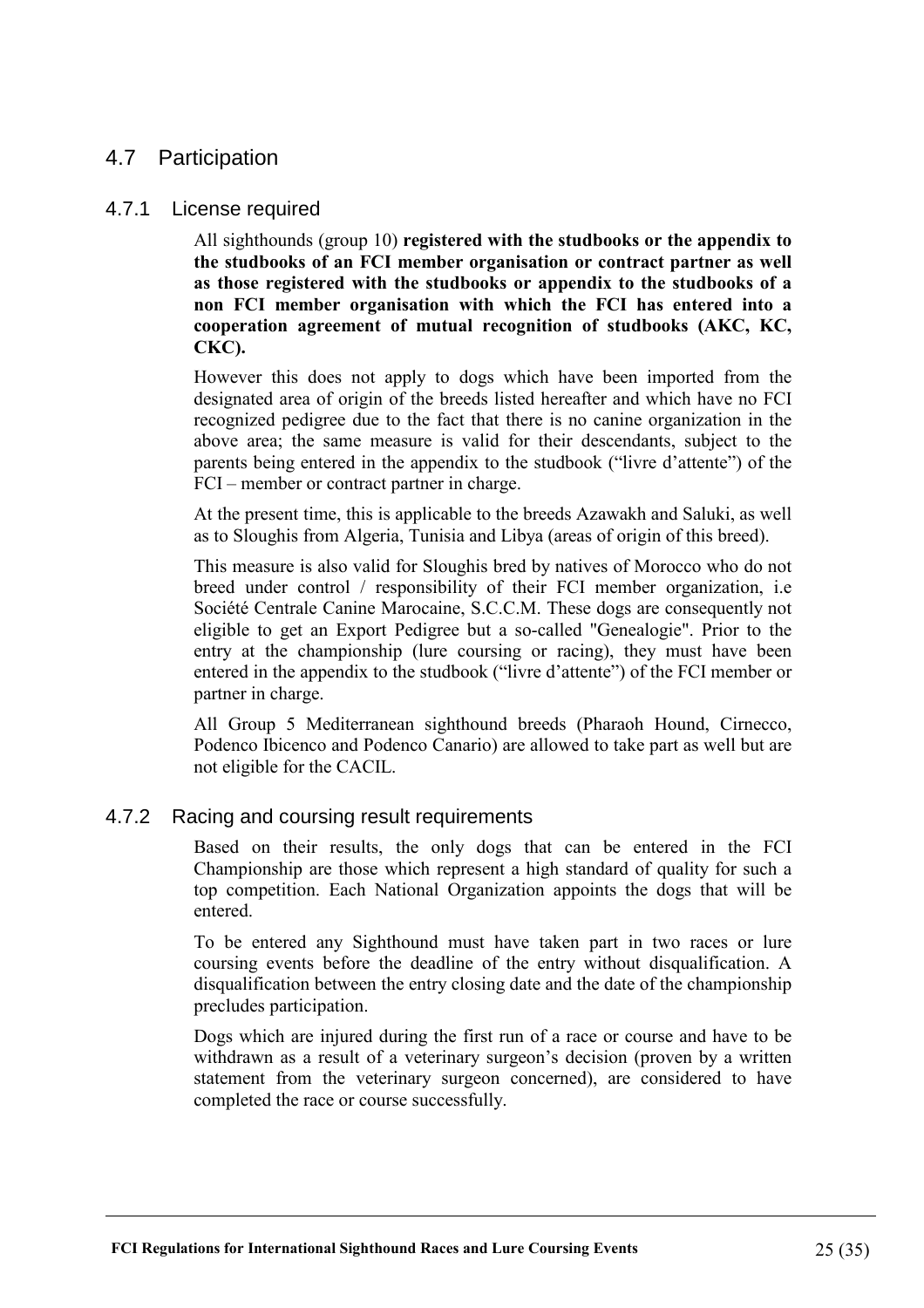# 4.8 Entry

#### 4.8.1 Entry form receiver

Entries for the FCI Championships cannot be made directly by the owner to the organizer of the event but may only be sent to the dog owner's National Organization.

#### 4.8.2 Number of dogs per country

Each member country may enter a maximum of six participants per breed and per sex, exceptions need the approval of the FCI/CdL. The previous year's Championship winners can defend their title and be entered in addition to the maximum permissible six participants.

#### 4.8.3 Reserve dogs

Each country may appoint substitute dogs in addition to the number of participants set forth by paragraph 4.8.2, which may be given the opportunity of replacing any dog, eliminated from the team.

An international friendship race must be scheduled on the Saturday for any reserve dogs, which cannot take part in the championship. There will be no friendship runs for substitute dogs, at Lure Coursing events.

#### 4.8.4 Entry form information and timing

Each National Organization must enter the dogs separately, in order of their results and according to breed and sex. The entry form must include the name of each dog in accordance with its pedigree and all the necessary data for the CACIL allocation as well as the owner's name, as stated on the national racing or coursing licence. The entry forms must reach the organizer at least four weeks before the event.

#### 4.9 Officials

Together with the entry forms, each country must submit a list of people proposed as officials. However, it is up to the organizer to appoint the judges, jury as well as the race and field observers.

#### 4.9.1 FCI/CdL delegates for Championship events

For each championship race or coursing, the FCI/CdL appoints a delegate as manager responsible for the whole event, including checking the programme. The delegate may ask for modifications if needed and take final decisions in special cases. In any disputes, the Jury must seek his/her advice. This delegate's expenses are to be paid by the organizer.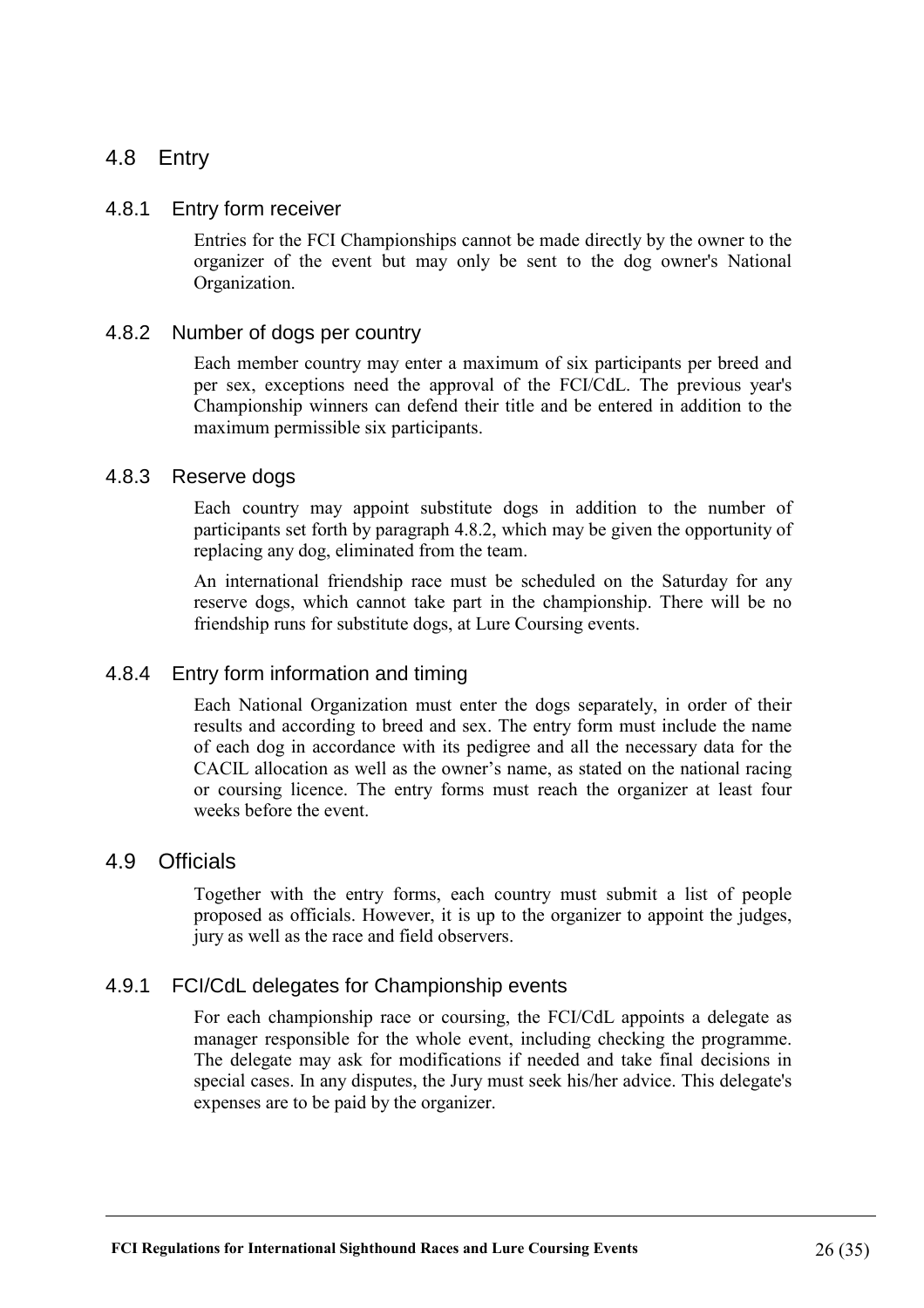#### 4.9.2 Race officials

The Jury must consist of three members, from at least two different countries, and a reserve must also be provided for. Likewise, the organizer must make sure that race observer of different nationalities are present in the sectors of the racing track.

#### 4.9.3 Lure coursing officials

Lure coursing championships must be judged by at least three judges, from at least two different countries. A reserve must also be provided for. The judges may be assisted by field observers.

# 4.10 Requirements for awarding the titles

### 4.10.1 Number of dogs, six or more

As long as six dogs per sex and per breed at the start in the FCI Championship, one title can be awarded to the male winner and another to the female winner. If fewer than six dogs of either sex participate, dogs and bitches must compete together and only one title will be awarded.

### 4.10.2 Number of dogs, fewer than six

If a total of fewer than six dogs and bitches of any breed at the start, no title will be given. In spite of this the CdL inspector together with the Jury can decide to award the title if the circumstances so require. The prizes which have been announced will be awarded.

#### 4.10.3 Number of dogs, less than four

If there are less than four dogs at the start, this particular breed cannot participate in the FCI Championship.

# 4.11 Championship track lengths

#### 4.11.1 Track length for races

Distances to be applied for FCI Racing Championships

- For Whippets and Italian Greyhounds: 350 365 metres
- For all other breeds: 475 480 metres

Small variations of the above distances are tolerated.

# 4.11.2 Track length for lure coursing

Distances to be applied for FCI European Lure Coursing Championship

• For Whippets and Italian Greyhounds: 400 - 700 metres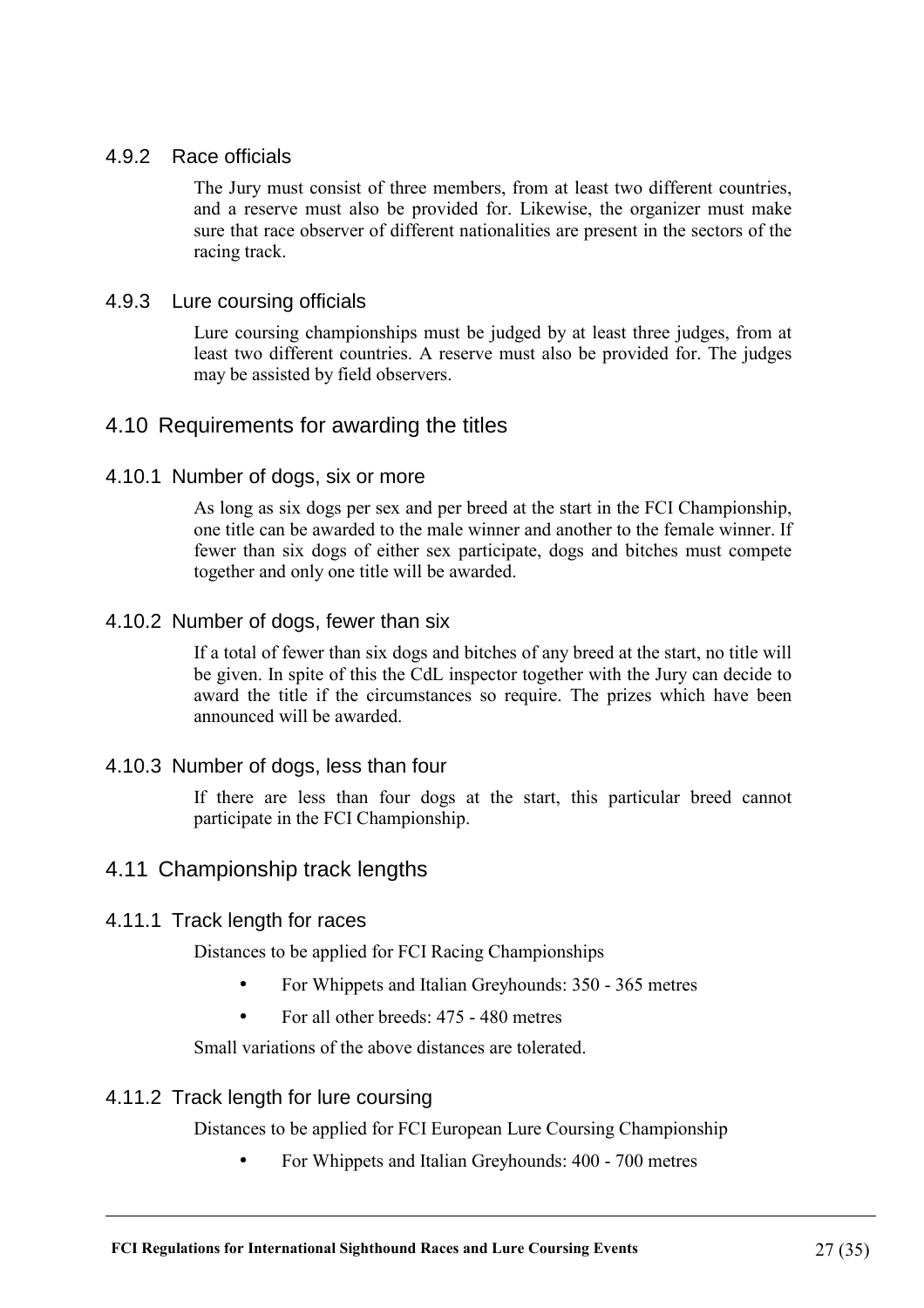• For all other Sighthound breeds: 500 - 1000 metres Small variations of the above distances are tolerated.

# 4.12 Prizes

#### 4.12.1 Certificates

Certificates for the title gained (offered by the National Organization).

### 4.12.2 Presentation jackets

Jackets for the winners :

- White: FCI World Championships
- Blue: FCI European Championships
- Red: FCI European Lure Coursing Championships
- Green: FCI Friendship winner

### 4.12.3 Finalists

Prizes of honour for all finalists.

# 4.13 Entry fee

The amount of the entry fee is to be set by the CdL in  $\epsilon$ . This entry fee is to be paid to the organizer by each team leader.

# 4.14 Team leader

At the time that the National Organization submits its entry, it must also include the nomination of its team leader.

- 1. During the event, the team leader is the representative of his/her National Organization as well as being coach to the members of his/her team.
- 2. He/She is responsible for transmitting any instructions from the organizers to his/her team members.
- 3. He/She acts as liaison officer between the individual dog owners in the team and the organizers of the event.
- 4. Only the team leader has the right to discuss and settle queries, make suggestions, forward objections or put forward questions and complaints concerning his/her team, with the organizer.
- 5. He/She is responsible for giving advice and answering any questions, as well as for discipline within his/her team.
- 6. When the dogs are delivered to the track, he/she is responsible for the collection and checking of the licences as well as the dog passes (working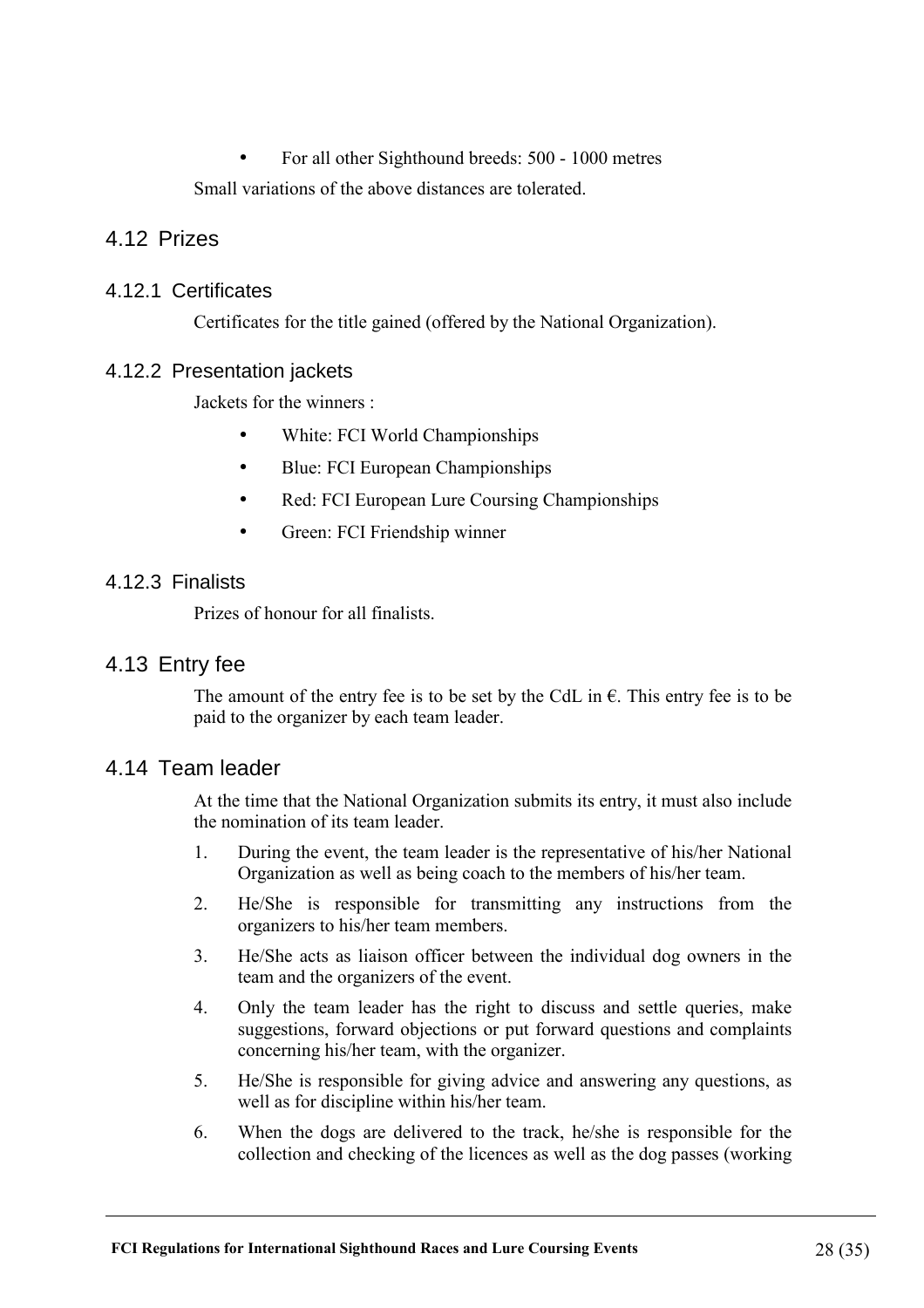books) of his/her members, which he/she will then forward to the secretary's office. Participants notify the team leader of withdrawals as soon as possible.

#### 4.15 Procedures

The organizer is responsible for providing reserve event equipment in order to guarantee a trouble-free competition.

#### 4.15.1 Qualification for race finals

The dogs, which qualify for the finals, are selected on the basis of the times they recorded in the preliminary heats.

Every dog, with the exception of Greyhounds, has to take part in a minimum of two preliminary heats, the final being the third race. The quicker of the times recorded in the two preliminary heats is the time, which will be used to qualify for the final.

If fewer than 36 dogs, or 18 in the case of Greyhounds, are entered in a category, the final results can be established without timekeeping. For Greyhounds, only one preliminary heat is compulsory, a second one being optional. The FCI/CdL can allow exceptions.

#### 4.15.2 Qualification for coursing finals

The assessment of the dogs for each run has to be made in accordance with chapter 3.7 of this rulebook. Dogs which do not get at least 50% of the maximum possible points in the first round for no good reason cannot participate in the second round.

#### 4.15.3 Unnecessary runs

In accordance with the principle of the protection of animals, dogs must be exempted from unnecessary runs.

#### 4.15.4 High entry numbers, racing

Should the entry number be too high, the organizer of an FCI Championship race can spread the event over two days. However, all races for a single breed must take place on the same day.

In this case Afghans, Whippets and Greyhounds compete on the Sunday and all the other breeds on the Saturday.

#### 4.15.5 High entry numbers, coursing

If entry numbers are high, the organizer of the FCI European Lure Coursing Championship has the option of spreading the event over two days. However, all lure coursing for one breed must take place on the same day.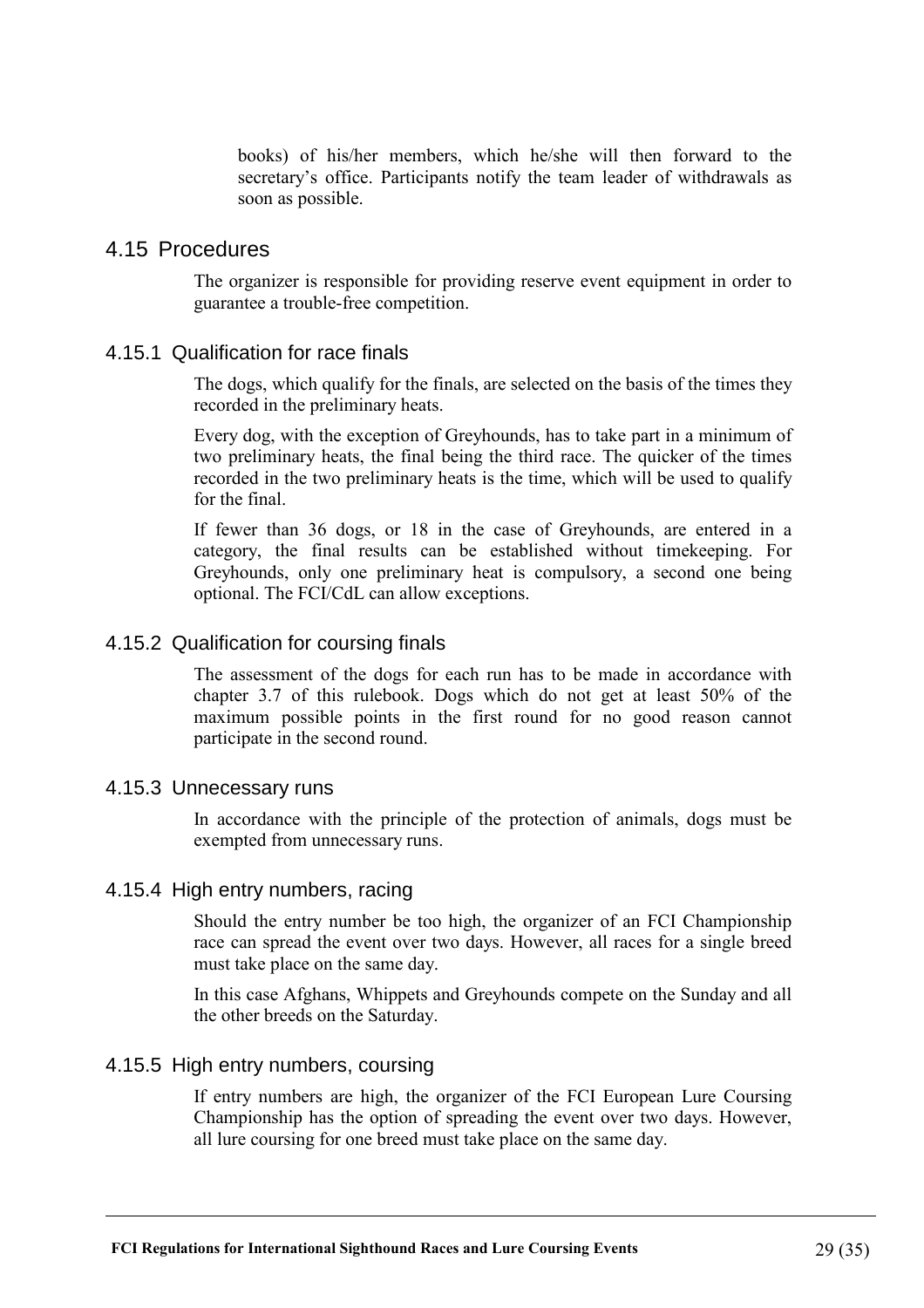# 4.15.6 Timing system for racing

A "photo-finish" system must be available for timekeeping. This system must show the time in which each dog crosses the finishing line. The organizer will install the timekeeping equipment. In addition, Judges should be present at the finishing line.

### 4.15.7 Back-up timing system for racing

A back-up equipment must be provided. This back-up system must operate in parallel to ensure that the timing can be performed under all conditions.

# 5. CACIL Regulations

# 5.1 Breeds concerned

These regulations concern Sighthound breeds of the FCI group 10, for which races and lure coursing events are organised under the patronage of the FCI.

# 5.2 Events concerned

These regulations apply to international racing and lure coursing events where a CACIL is awarded, and which have been advertised by the National Canine Organizations and accepted by the FCI/CdL.

# 5.3 Lure coursing minimum score

A CACIL can only be awarded to a Sighthound which has achieved at least two thirds of the possible total points.

# 5.4 Champion title requirements

The title "Champion International de Course" will be awarded by the FCI subject to the following conditions:

At the minimum age of 15 months any Sighthound must have earned at least two "certificats d'aptitude au championnat international de lévriers" (CACIL), in two different countries via two victories or placings in international races or lure coursing under the patronage of the FCI The period between the first and last CACIL must be at least 12 months and one day.

# 5.5 Dog show merits

In addition, at the minimum age of 15 months, the dog must have earned a grading not lower than "very good", in junior (over 15 months) - openintermediate-working-champion classes, under two different judges, at two international shows under the patronage of FCI irrespective of the number of entries. At least one of these two qualifications must be obtained before the first "certificat d'aptitude au championnat international de lévriers" (CACIL) which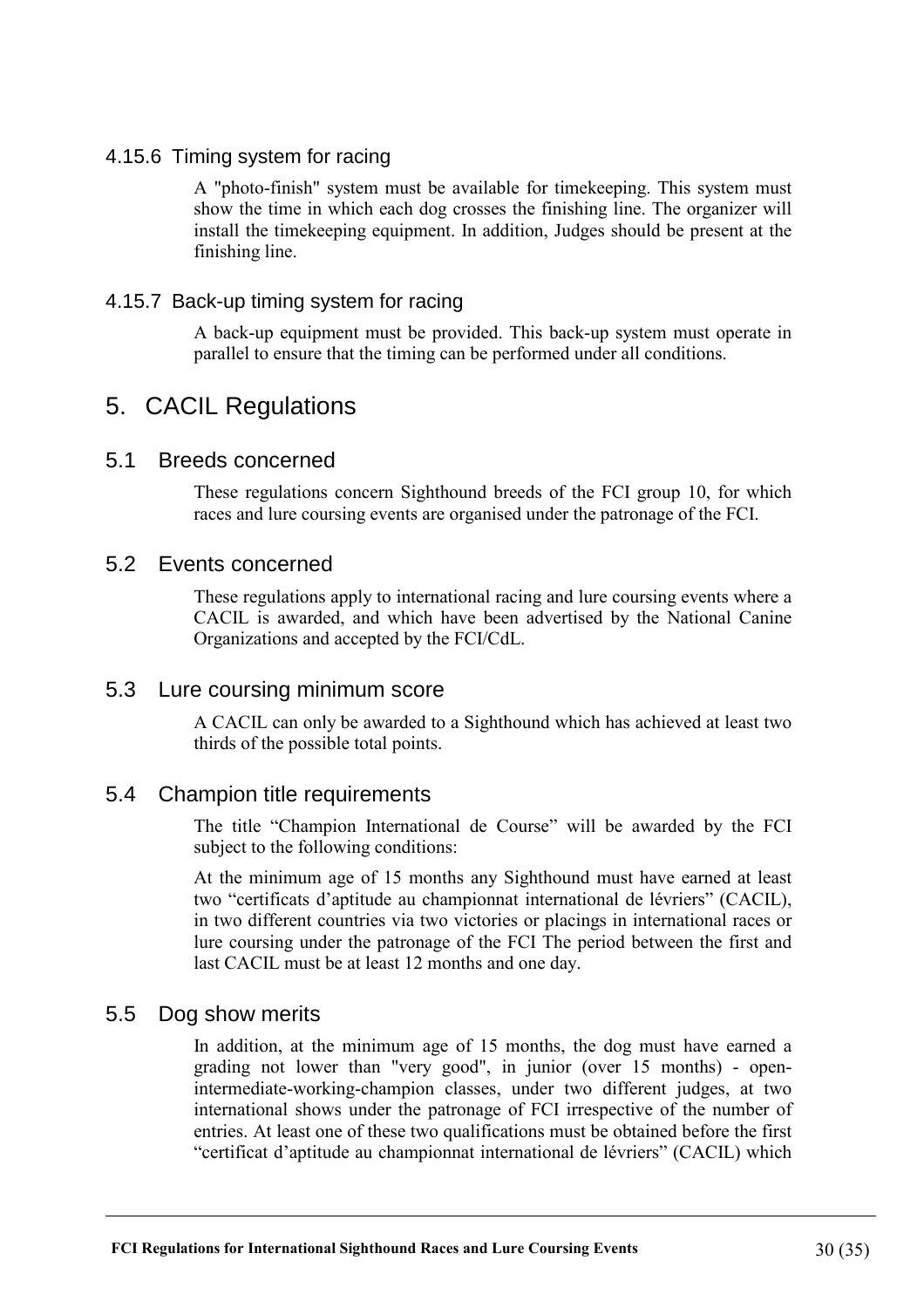is taken into consideration for the title of "Champion international de course". Proof of the qualification obtained have to be attached to the racing or coursing entry form. By failing to provide evidence of these qualifications, the dogs are not eligible for the CACIL and R-CACIL.

# 5.6 Reserve CACIL

The Reserve CACIL (R-CACIL) is valid for the title of "Champion de Course" provided that the CACIL is awarded to a dog that is already an international racing champion or to a dog that does not comply with point 5.5 and/or point 5.8.

# 5.7 Number of dogs starting

- 1. If there are at least six dogs of each sex per breed are at the start, the CACIL may be awarded separately to dogs and bitches.
- 2. If there are fewer than six dogs of one sex at the start, all the dogs and bitches compete together for a single CACIL.
- 3. If there are fewer than six dogs of any particular breed at the start, then the CACIL will not be awarded.

# 5.8 Unknown pedigree

For dogs whose ancestors are unknown or whose pedigree is incomplete, no CACIL proposal made by the judges can be confirmed and it will be transferred to the dog proposed for the R-CACIL.

# 5.9 Reserve CACIL requirements

The CACIL and R-CACIL are proposed without any check on the registration in an appropriate studbook or complete pedigree. The judges can propose a R-CACIL to the best placed dog behind the CACIL winner provided that this dog meets the requirements described at point 5.5.

# 5.10 CACIL proposals

The CACIL proposals are forwarded by the relevant National Canine Organizations to the FCI office.

# 5.11 Decision by FCI

The FCI makes sure that the requirements set by the regulations are being met. If so, the judge's proposal is confirmed. If not, the award is not granted.

# 5.12 Definitive title

The FCI grants the definitive title of "Champion de Course".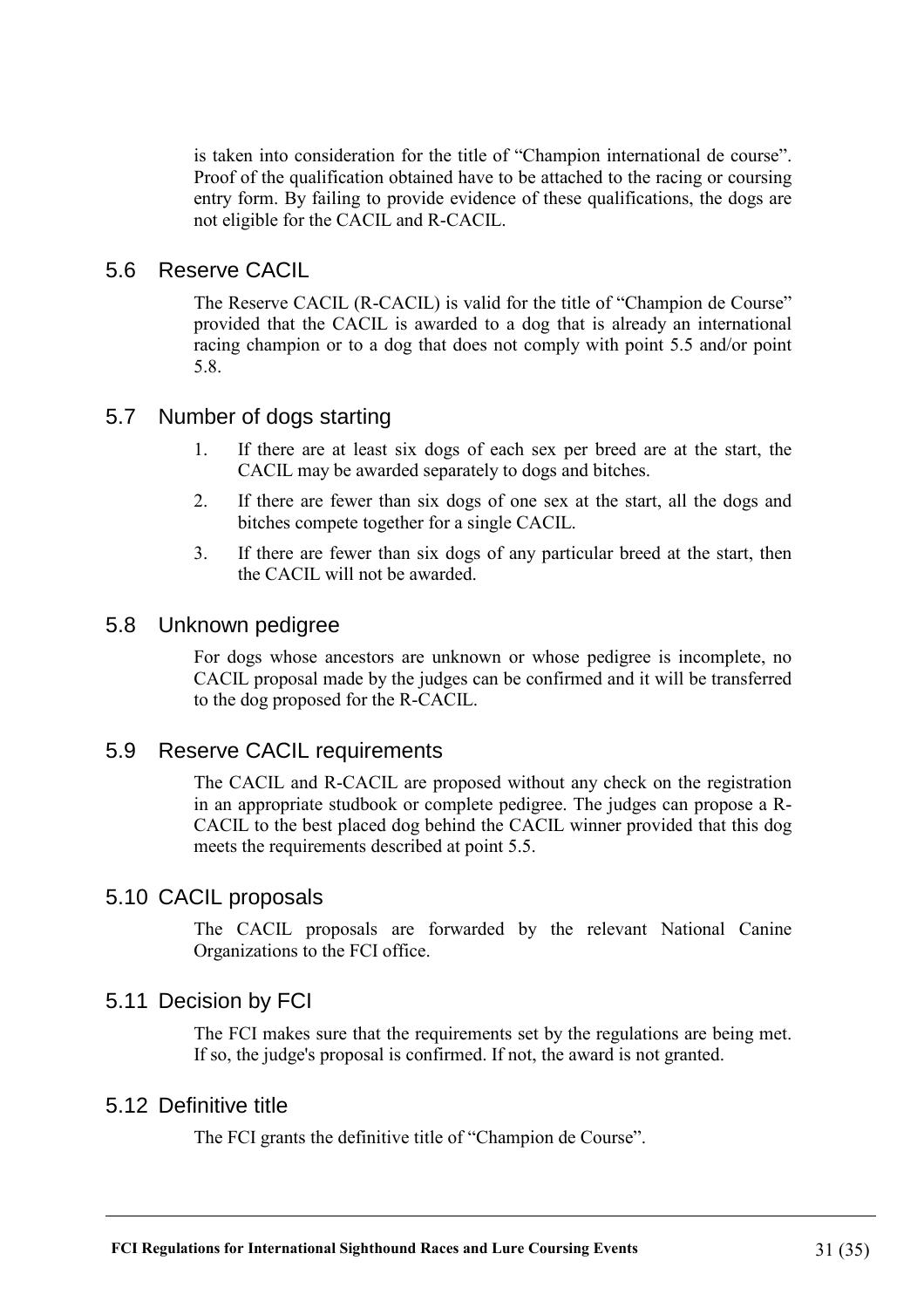# 6. Requirements for the entry in working class at FCI International CACIB shows

To enter a dog in working class, the entry form must be accompanied by a copy of the FCI compulsory certificate containing the confirmation -by the member country in which the owner has his **legal** residence- that the dog has fulfilled the following requirements:

- 1. Proof of having a valid Coursing or Racing Licence
- 2. Proof of having participated in international CACIL Races or Coursing at least four times over a period of more than one year and 1 day. Exception: Since the following countries: Norway, Sweden, Finland, Estonia, Latvia, Lithuania and Russia do not organise more than 2 CACIL Races/Coursing, the number of required races/coursings is reduced to two for their member organizations.
- 3. In both cases, proof of two placings within the first half of the competitors of such a coursing/race additionally, in case of obtaining such a classification in an international Coursing, the dog must have obtained at least 2/3 of the maximum points as established under point 3.7 of these regulations.

# 7. Enclosures

# 7.1 Entry information

Entry information can only be sent to the organizer by an organization recognized by the National Organization.

The following information must be sent to the organizer of FCI Racing and Lure Coursing events:

- 1. Event Details: Event location and event date
- 2. Identification of the dog: Name of the dog Breed Sex Date of birth Licence number Pedigree number/Licence number ID-number (Chip/Tattoo)
- 3. Entry class (racing)
- 4. Identification of the owner: Name Address **Country** Phone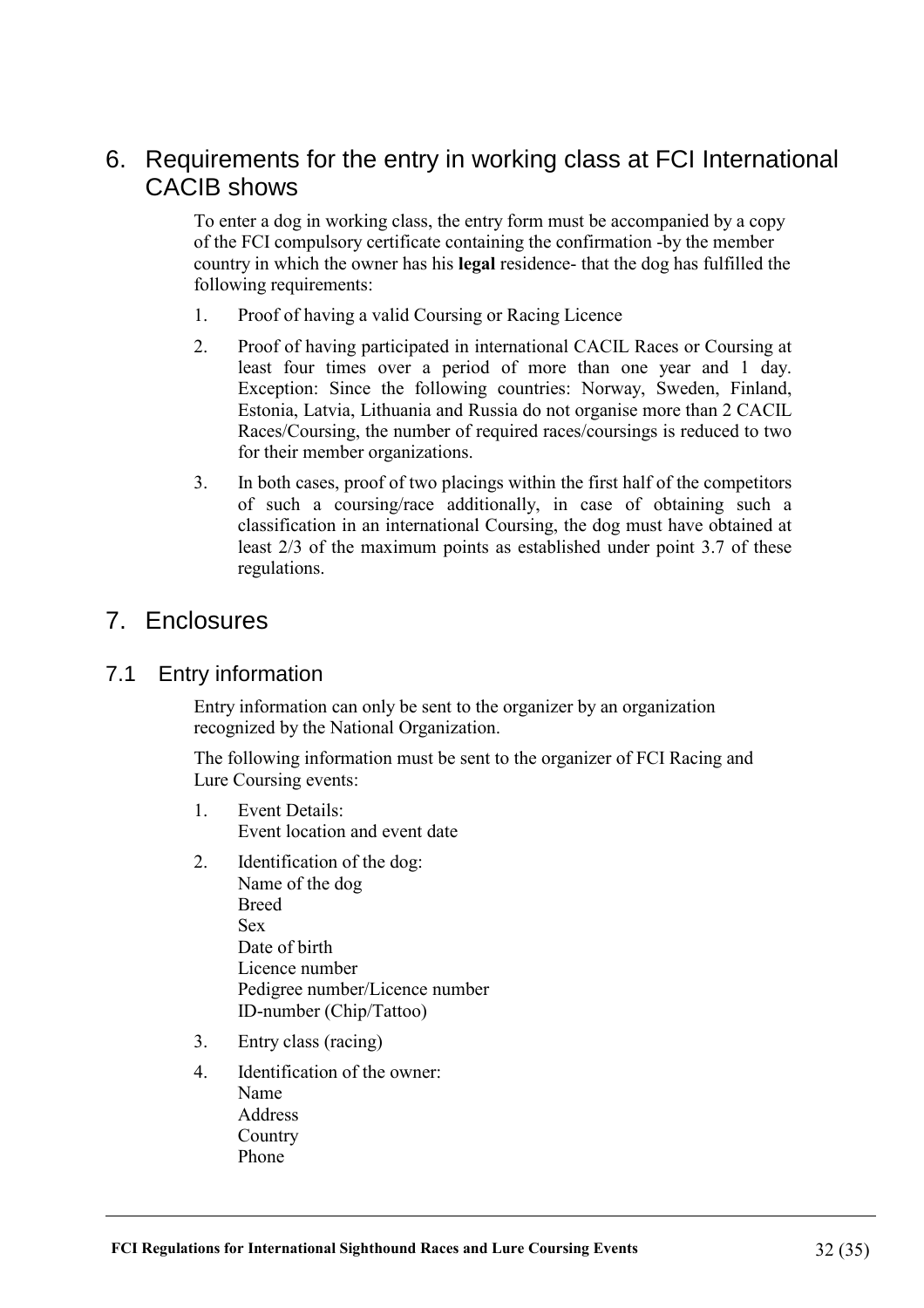Fax E-mail

# 7.2 Racing jacket definitions

The details below apply to racing, see p 3.5.1 for lure coursing jackets.

No 1 Red Number "1" in White

No 2 Blue Number "2" in White

No 3 White Number "3" in Black

No 4 Black Number "4" in White

No 5 Yellow Number "5" in Black

No 6 Black-and-White Number "6" in Red



# 7.3 Muzzle definitions

Material: Steel wire, plastic-coated steel wire.



Alternative Material: Plastic in three sizes, for small breeds



In six sizes for large breeds



The American type of muzzle in leather or plastic is also permitted.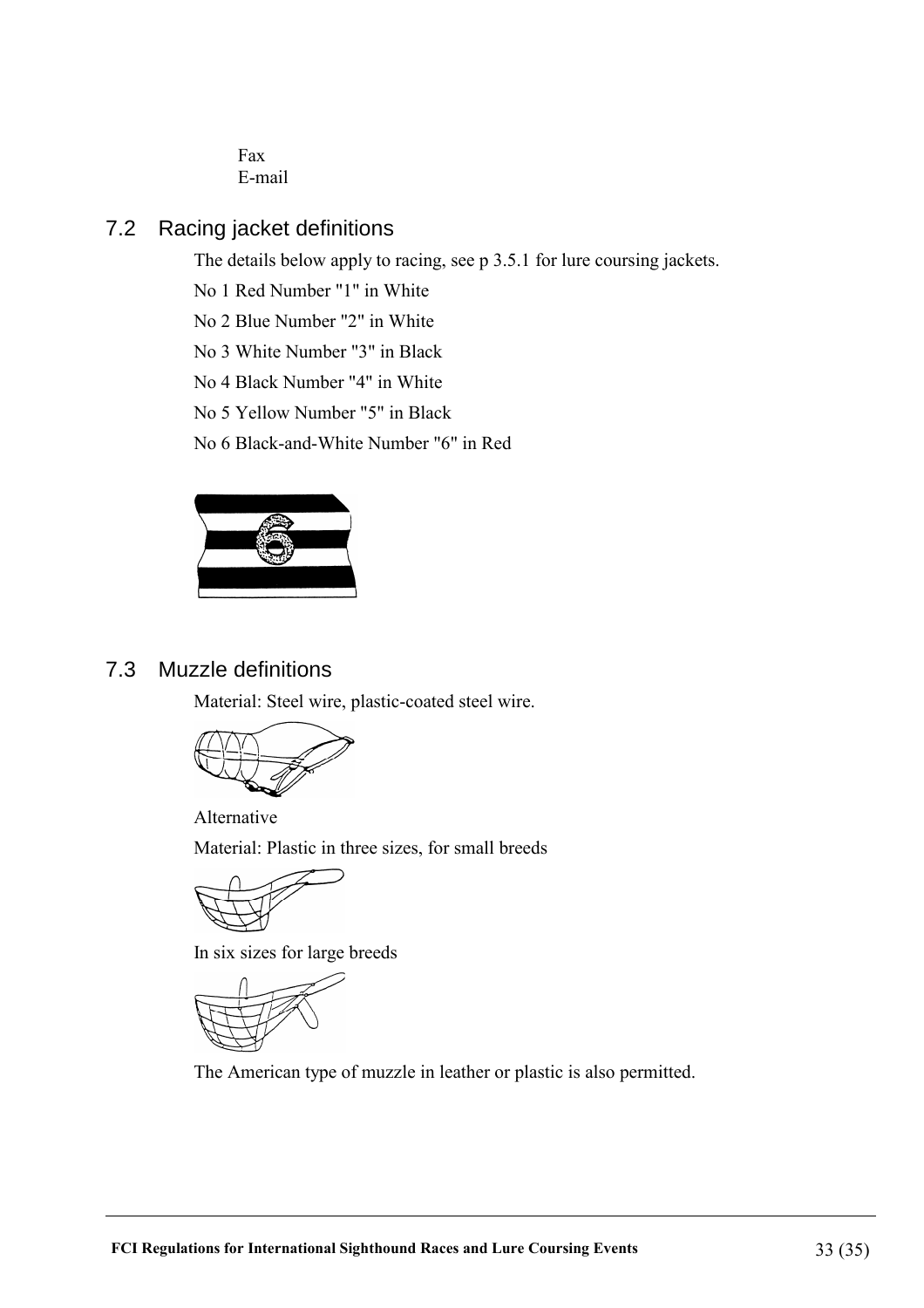# 7.4 Veterinary surgeon's duties

#### 7.4.1 Examinations on arrival

Examinations on arrival of the inoculation passports for valid protective inoculations, if this has not been carried out by the appropriate authorities.

When the dogs arrive, a general examination of all dogs entered must be carried out to check whether they can be passed fit for running. Dogs in bad general condition must be rejected.

The general examination covers:

- 1. Checking the conjunctiva (conjunctivitis). If a clear conjunctivitis is present the body temperature should be measured.
- 2. Checking whether bitches are in season.
- 3. Checking the paws, paying particular attention to wounds.
- 4. Possible pain which should be determined by bending and stretching the toe joints.
- 5. Observation of the dog's movement, if lameness is noticed a more detailed investigation is necessary.

#### 7.4.2 Daily Supervision

The veterinary surgeon engaged for the event must be present for the entire duration of the race or course. He/She should be equipped so that appropriate emergency treatment can be carried out (first aid bandage, rail bandage, heart and circulation checks) at the event venue.

Since the competing dogs are under the supervision of the veterinary surgeon for their general condition, injuries, suspicion of doping etc, the Jury must dismiss any dog which is deemed unfit by the veterinary surgeon.

The veterinary surgeon should observe the dogs before each run and notify the event officials immediately of any possible injuries. The dogs concerned must be dismissed from running.

Fees and expenses are borne by the organizer of the event. Only the costs of individual treatment will be borne by the owner of the dog treated.

# 7.5 Track specifications / Classification of FCI Racing tracks

#### 7.5.1 Category A definition

Tracks licensed for national and international racing events and for FCI title races.

#### 7.5.2 Category B definition

Tracks licensed for national and international races without FCI title races.